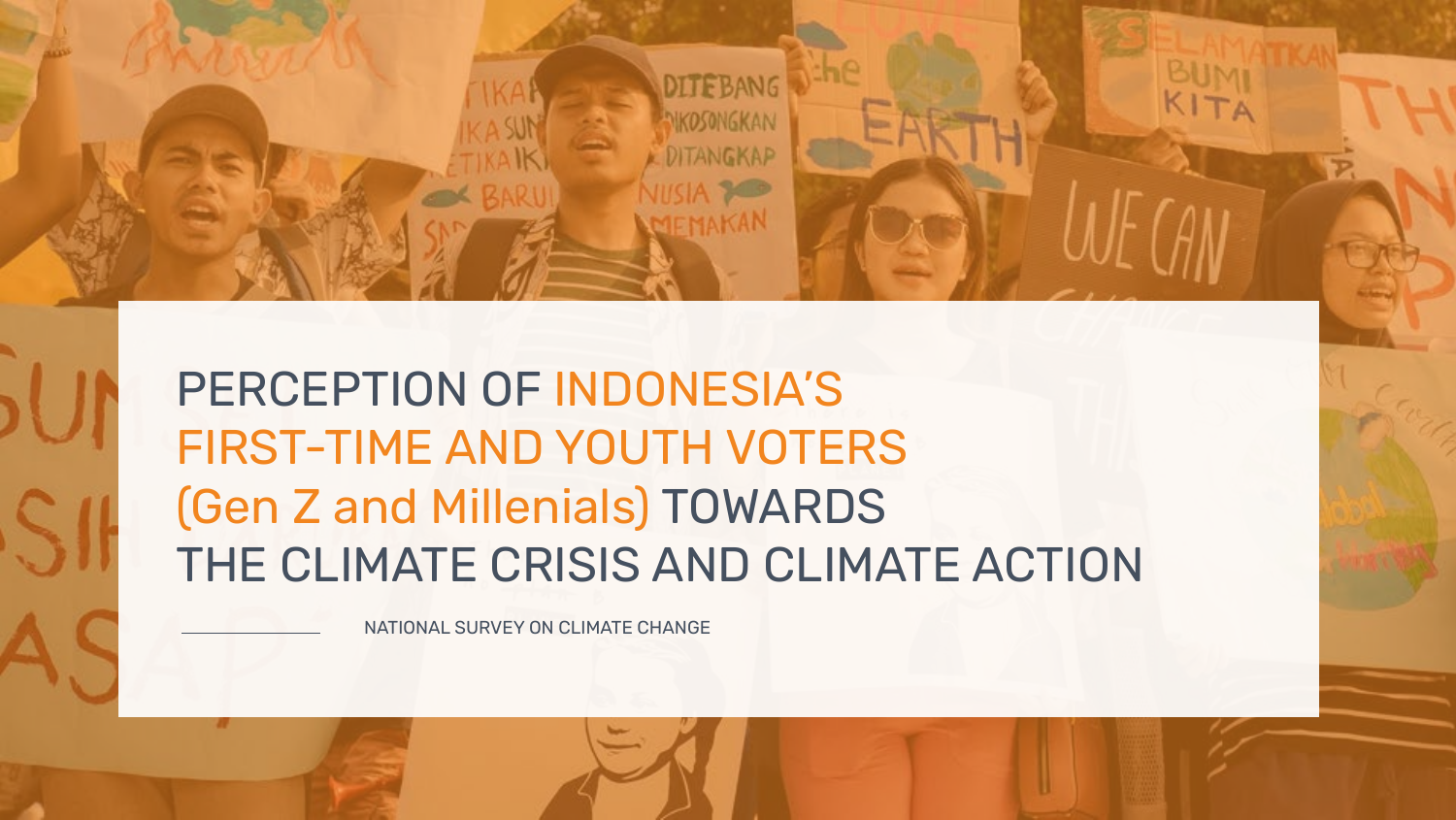| <b>INDEX</b> |  |
|--------------|--|
|              |  |

| 04 | Youth Voters' Knowledge<br>of Climate Change     | 20 | <b>Youth Voters' Aspirations</b><br>in Politics |
|----|--------------------------------------------------|----|-------------------------------------------------|
| 07 | Youth Voters' Understanding<br>of Climate Change | 24 | <b>Audience Segmentation</b>                    |



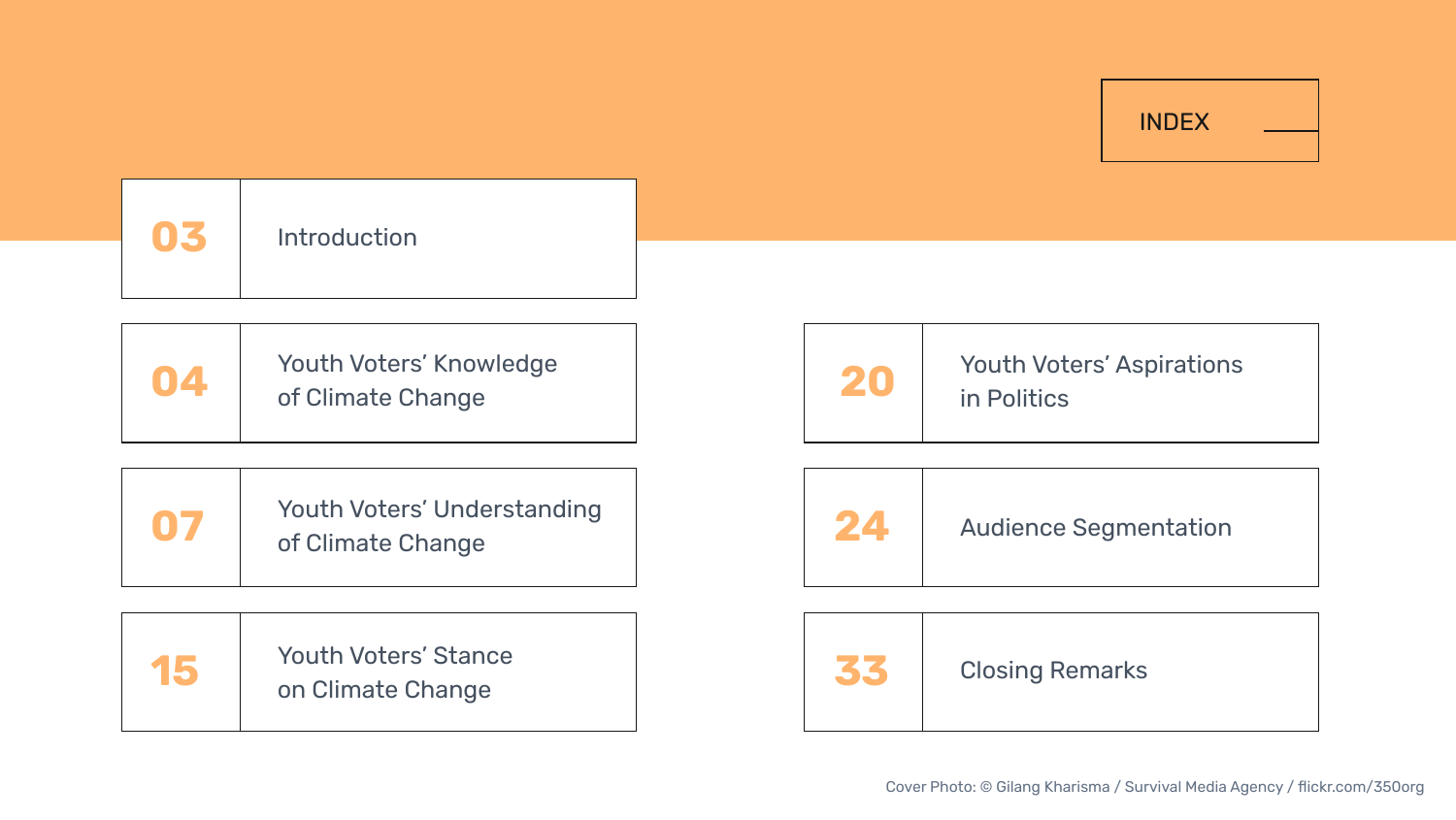This document is compiled based on the result of the **National Survey on Climate Change** conducted on **ȃ-ǻȀ September ǼǺǼǻ** by **Indikator**.

| Respondents 4,020 | Gen Z (17-26 years old): 3,216 respondents     |
|-------------------|------------------------------------------------|
|                   | Millennials (27-35 years old): 804 respondents |



**53.2<sup>%</sup>** Cities

| Sample<br><b>Size</b> | Age       | Margin<br>of Error | Confidence<br>Level |
|-----------------------|-----------|--------------------|---------------------|
| 3,216                 | $17 - 26$ | ±1.8%              | 95%                 |
| 804                   | $27 - 35$ | ±3.5%              | 95%                 |
| 4,020                 | $17 - 35$ | ±2.7%              | 95%                 |

Assumptions for simple random sampling method

#### Both samples represent **±80 million voters**

in Indonesia, or approximately 40% of the total voters of 2024 General Election.

#### **78%**

of those have participated in 2019 General Election

#### **ȂǾ%**

of those have stated will participate again in 2024 General Election.

Using stratified multistage random sampling method, this survey included proportionally distributed respondents from every province.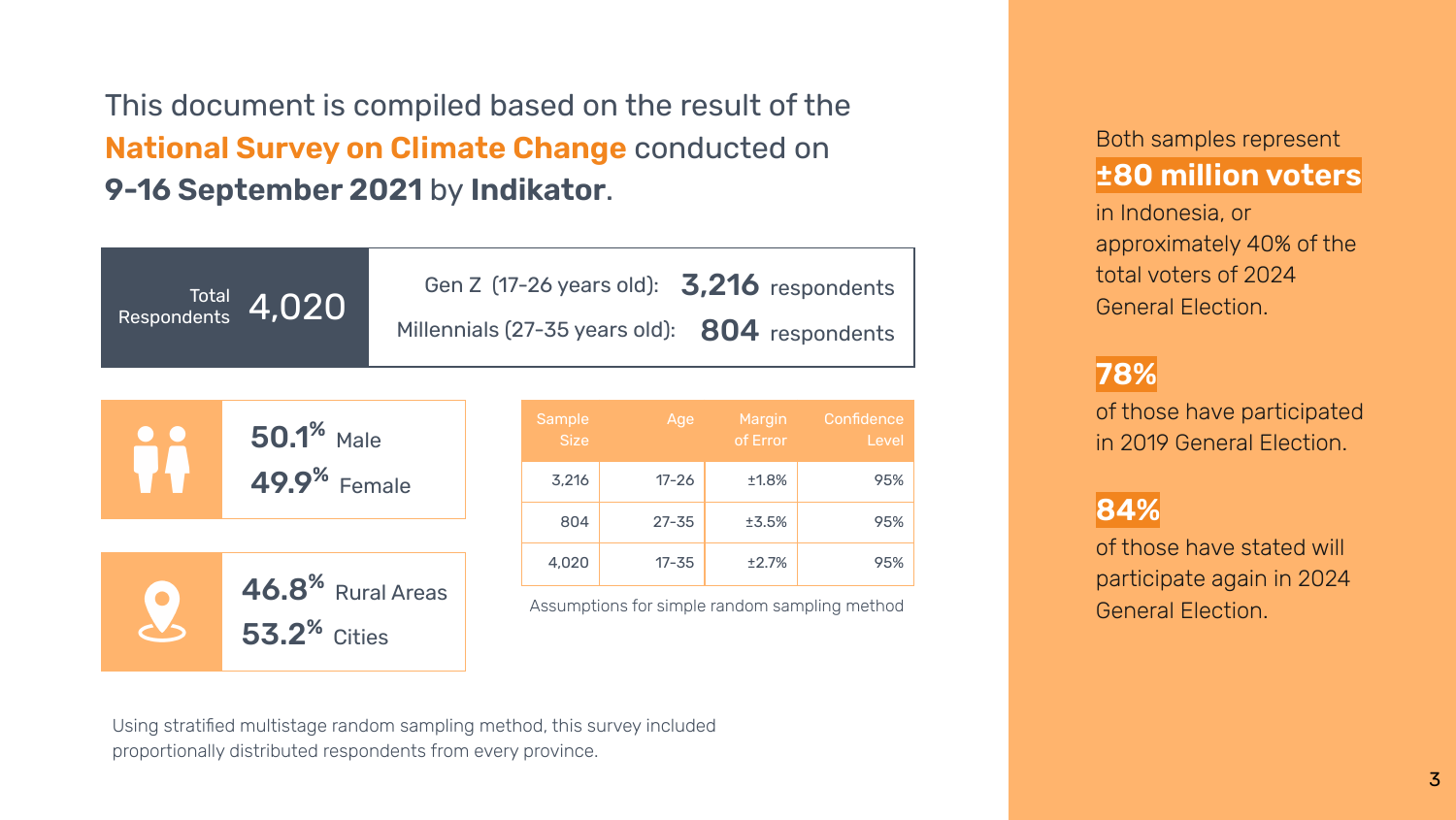

## Youth Voters' Knowledge of Climate Change

Part 01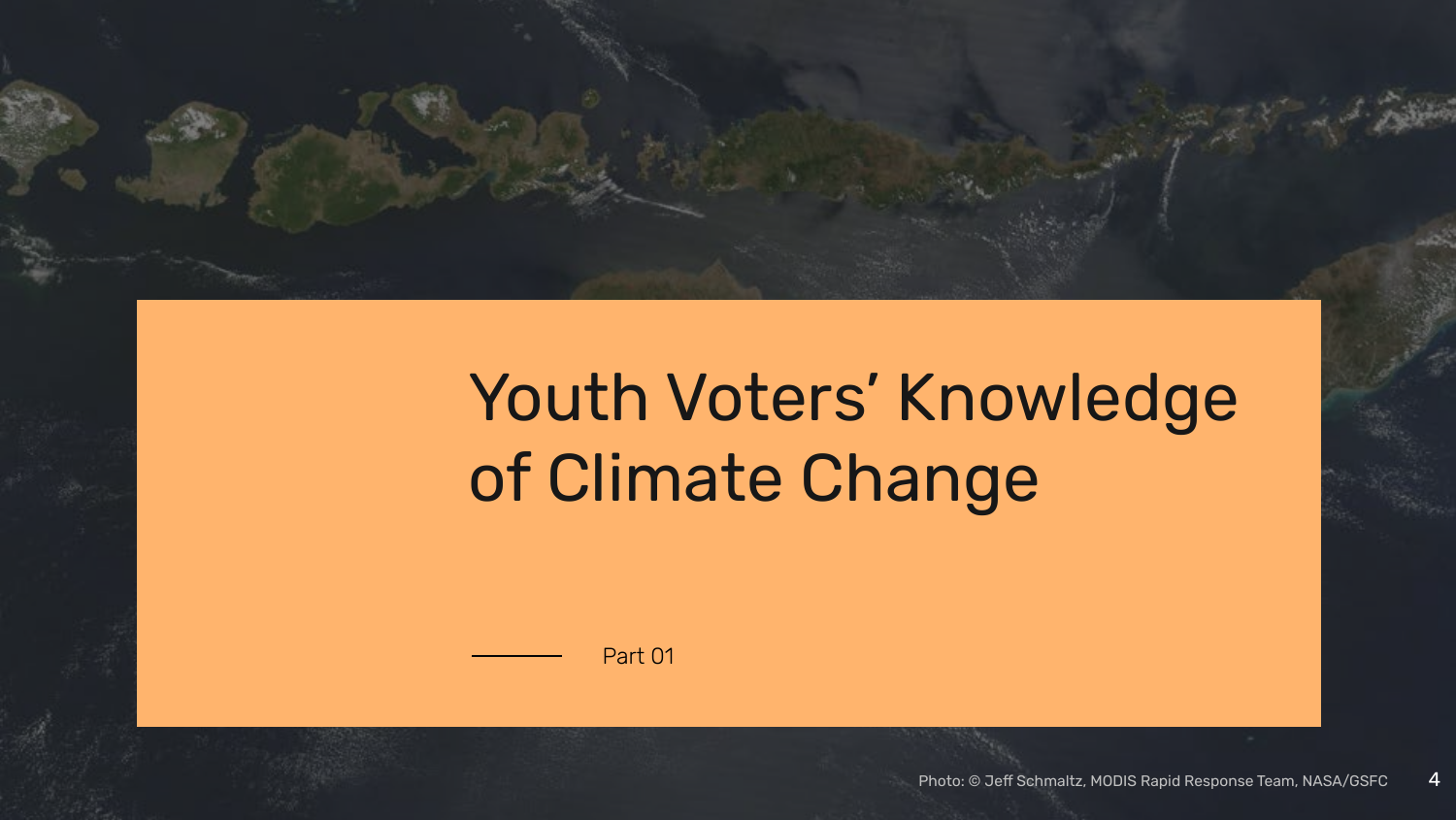

KNOWLEDGE OF CLIMATE CHANGE

### know or have heard of the term **climate change**. 82% of of respondents

The first things that come to respondents' minds when they heard the term climate change are: "a significant change in nature", "natural disaster", "environmental degradation", and "human's doing".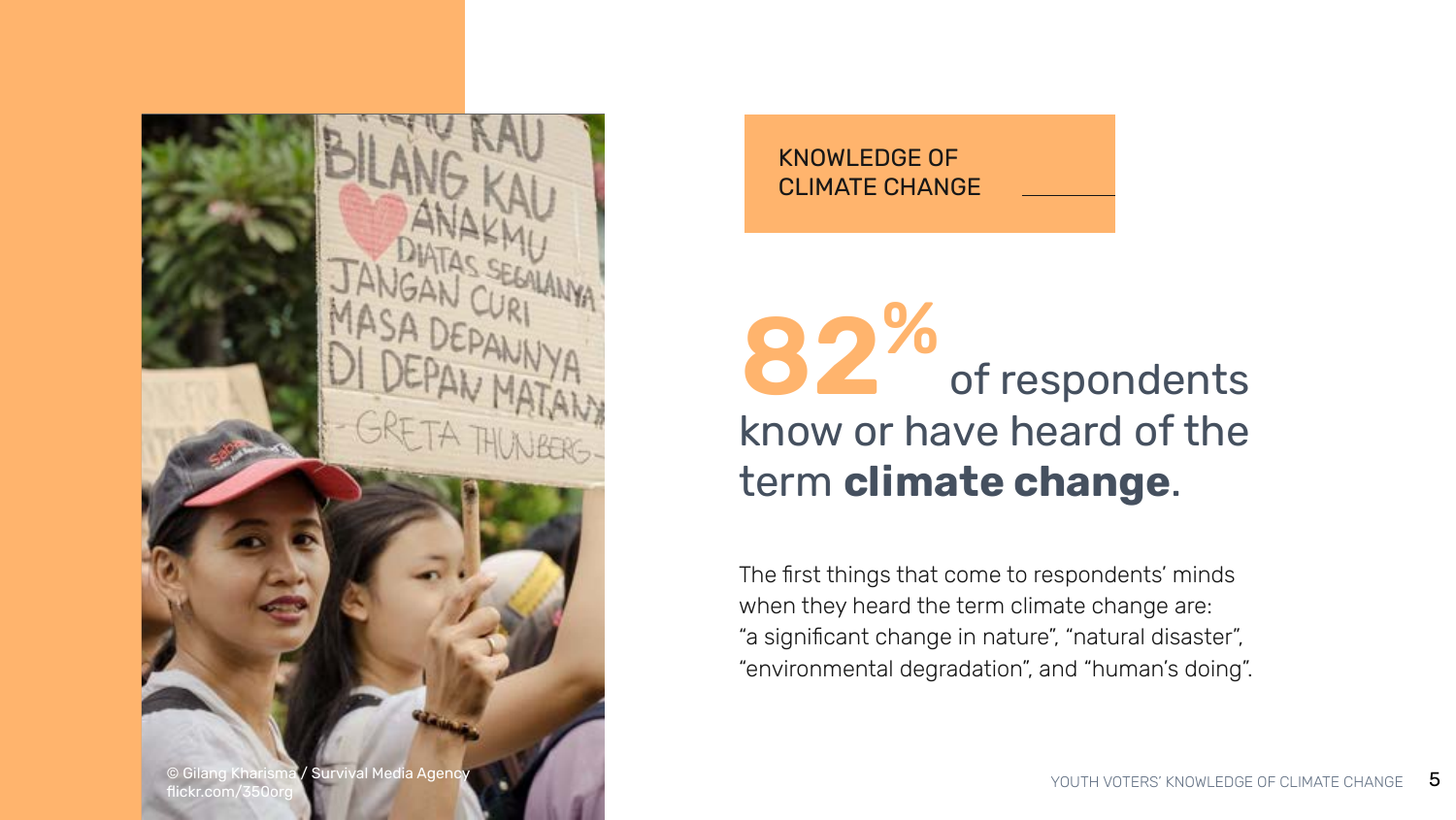### The following are the list of **issues the respondents are concerned about**

(% percentage)

CONCERNS REGARDING VARIOUS ISSUES



#### YOUTH VOTERS' KNOWLEDGE OF CLIMATE CHANGE Ȁ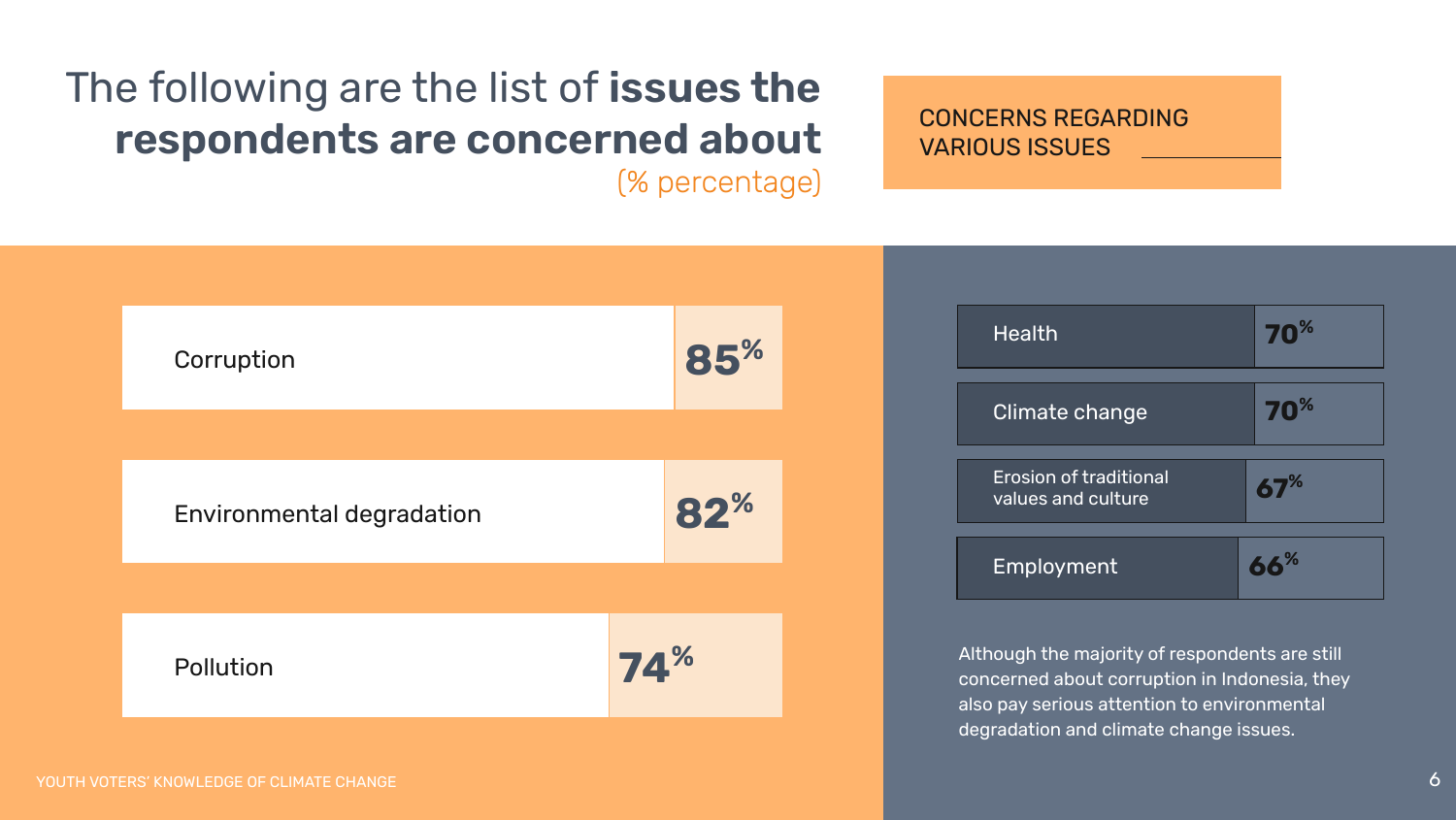

Youth Voters' Understanding of Climate Change

ȁ

Part 02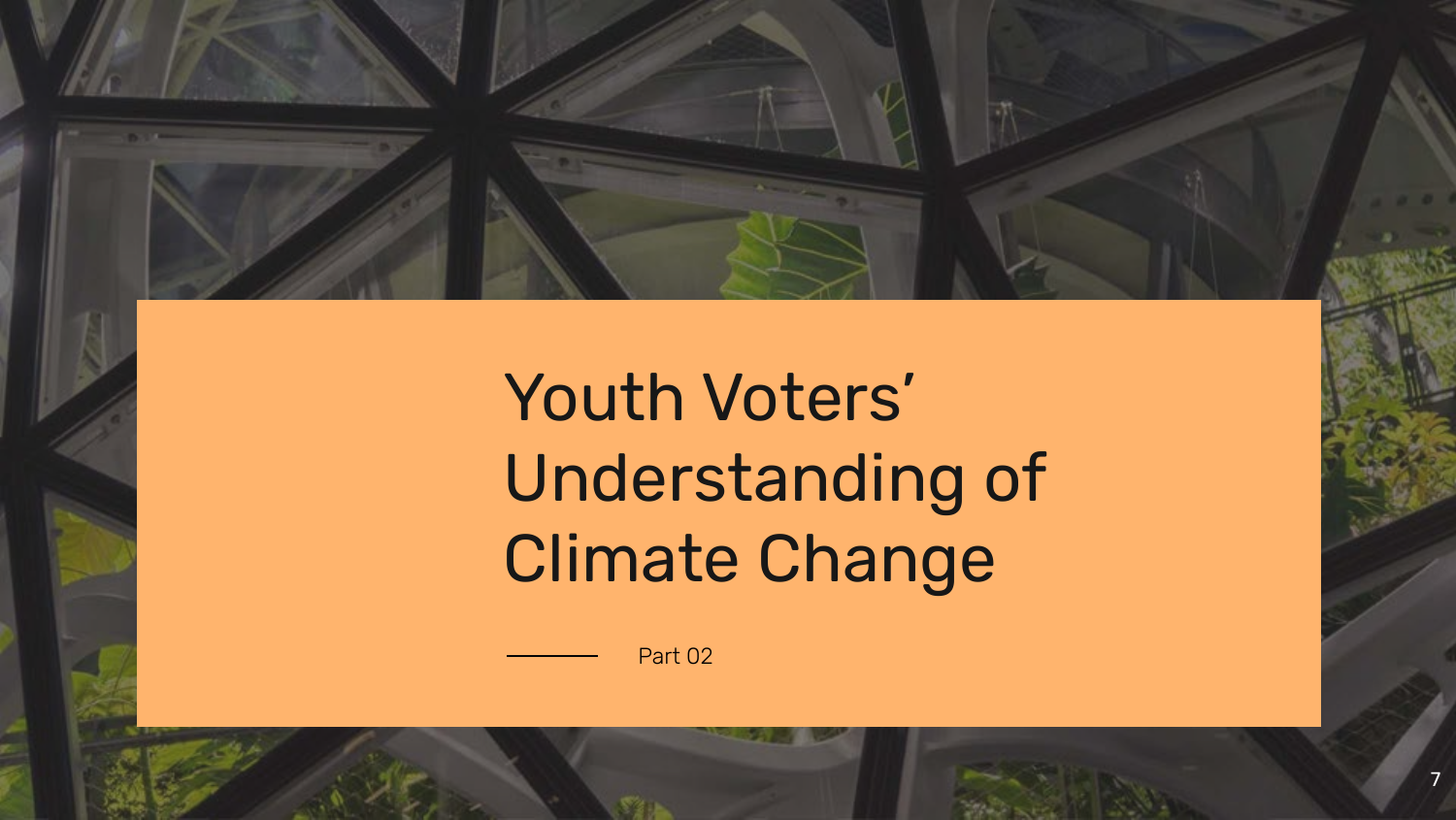#### SEVERE HARM FROM CLIMATE CHANGE

### Respondents **somewhat agree** that climate change causes **severe harm** to several social orders

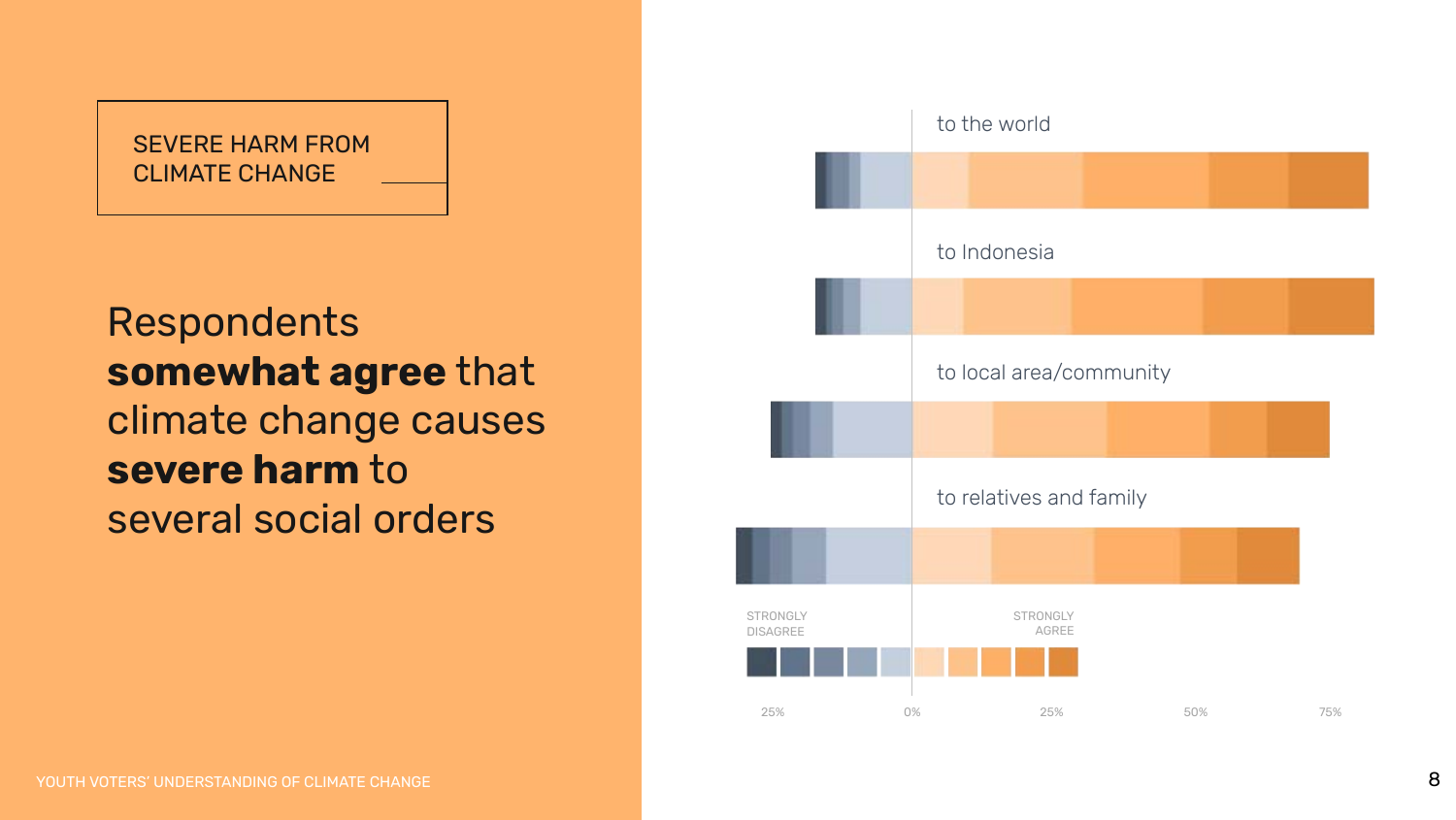WORLD'S CLIMATE CHANGE **CAUSES** 

# **Ȁ out of ǻǺ**

respondents understand that the world's climate is changing as a **consequence of human activities**, and humans **need to address that**.

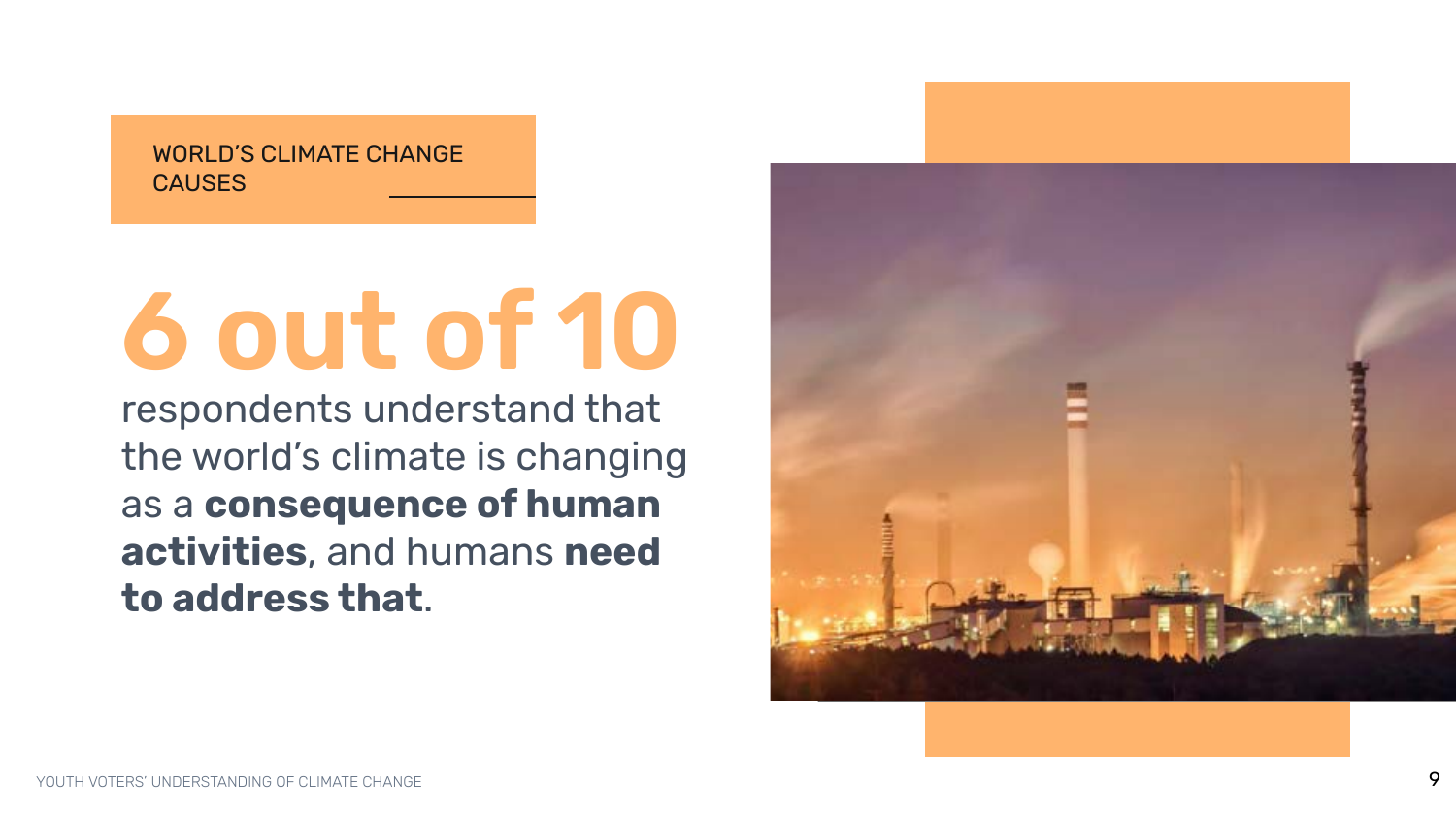

WHEN WILL CLIMATE CHANGE CAUSE HARM

**ǿǽ%** of respondents believe that climate change is already **harming the people** in Indonesia **right now**.

While the other half thinks climate change will start to harm the Indonesian population in 10 - 50 years.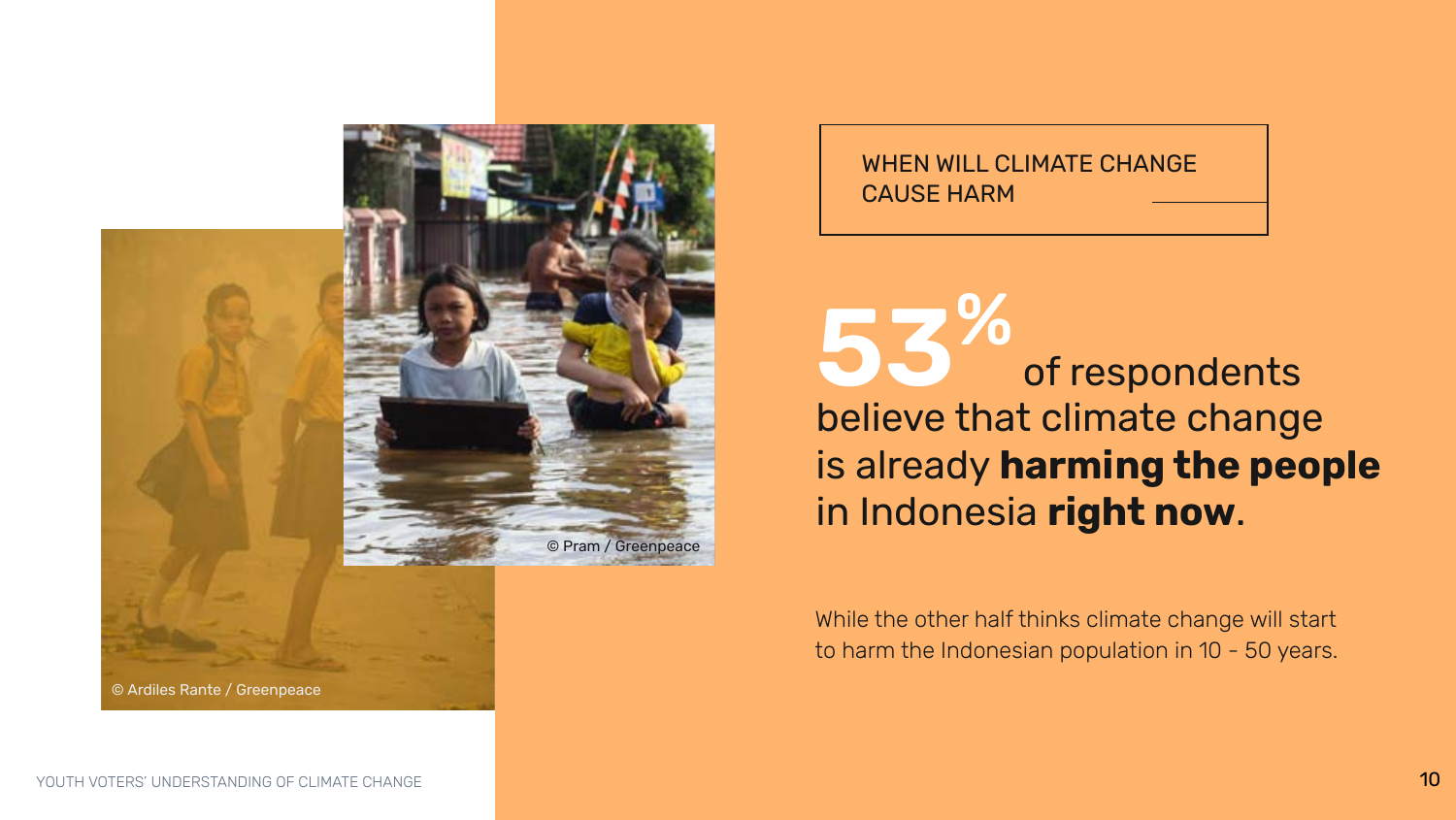According to the respondents, the list of **issues** that have become a **concern** today and for years to come regarding **climate impacts** are:

CLIMATE IMPACT **CONCERNS** 

| 42%             | The increase of extreme weather<br>(e.g. typhoon/flooding/droughts) | 33 <sup>%</sup> | Deforestation                       |
|-----------------|---------------------------------------------------------------------|-----------------|-------------------------------------|
| 36 <sup>%</sup> | The growing amount of<br>waste and plastic material                 | 24 <sup>%</sup> | Air pollution (e.g. soot particles) |
| 35%             | <b>Health</b>                                                       |                 |                                     |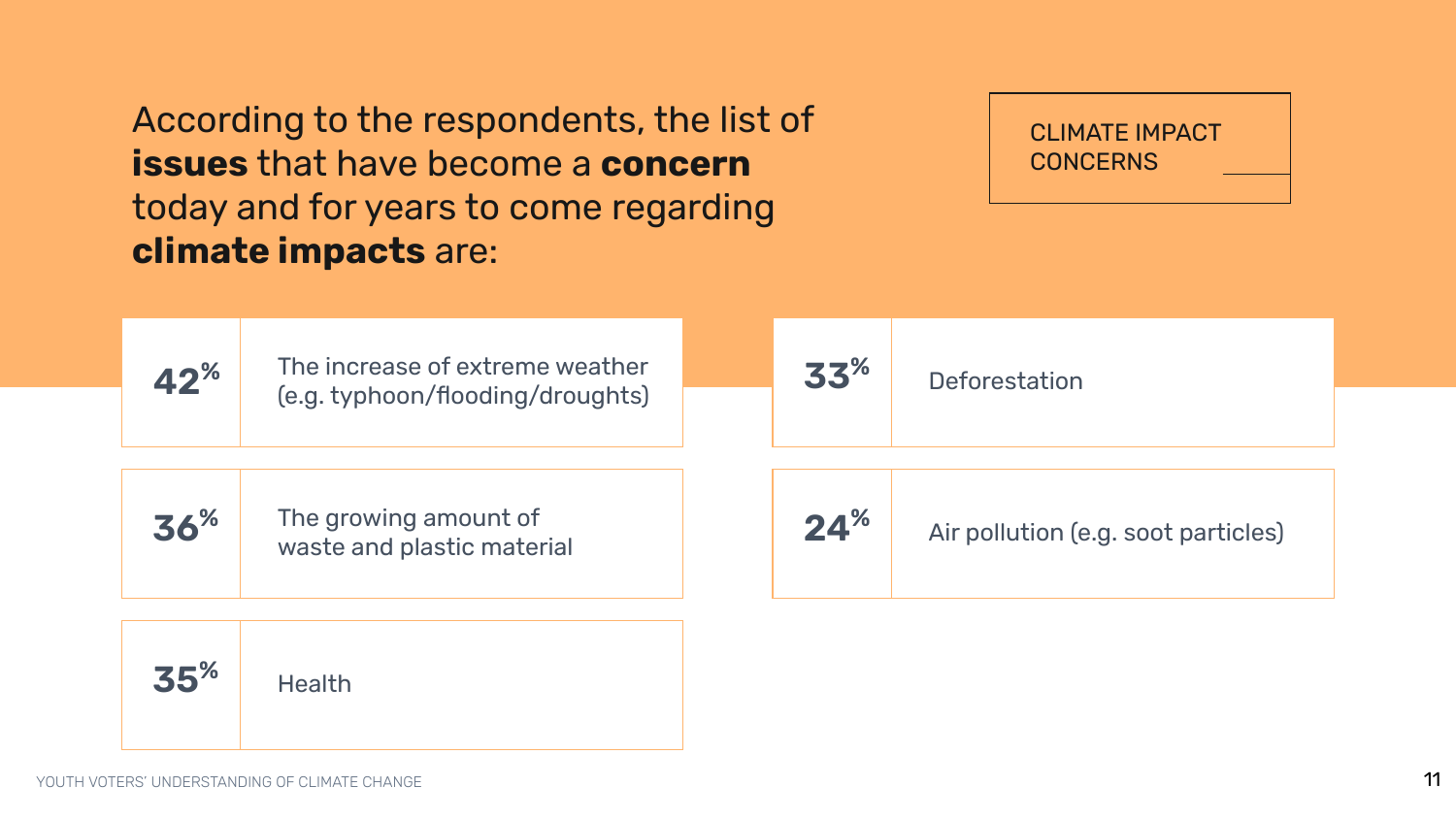

#### TOP 10 CLIMATE CHANGE CAUSES

According to the respondents, **coal power plant** and **mining** is one of the top 10 contributors to climate change.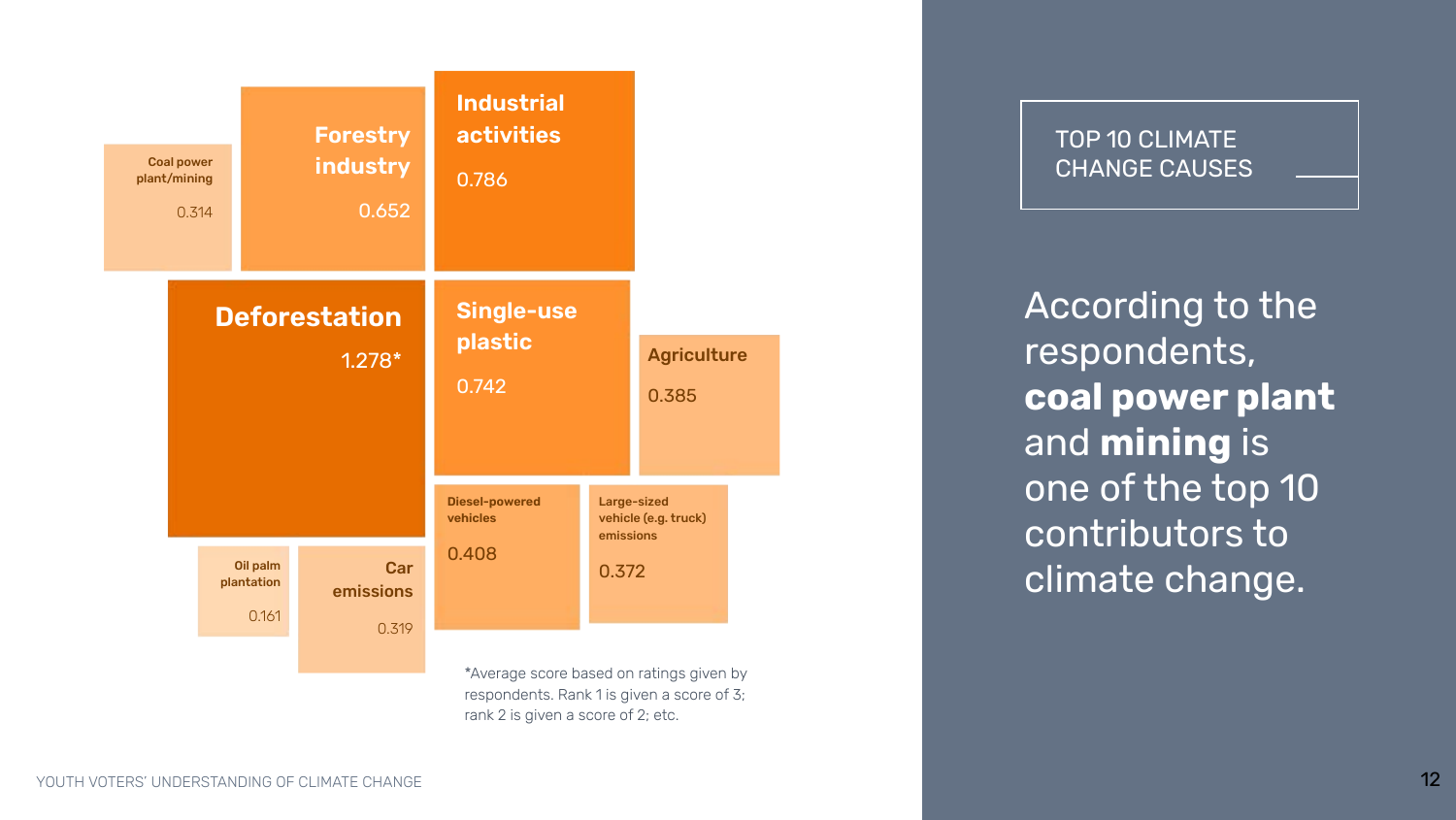#### The respondents **somewhat agree** with the following statements regarding **energy sources**:

Industries/companies that produce **fossil fuels** (coal, petroleum, natural gas) **must decrease** its emissions to overcome climate change.

The government must invest in developing **wind energy sources** (land-based and offshore turbines).

The government must invest in developing **solar energy sources**.



STATEMENTS REGARDING ENERGY SOURCES

According to the respondents, investments in **renewable energy sources** are crucial.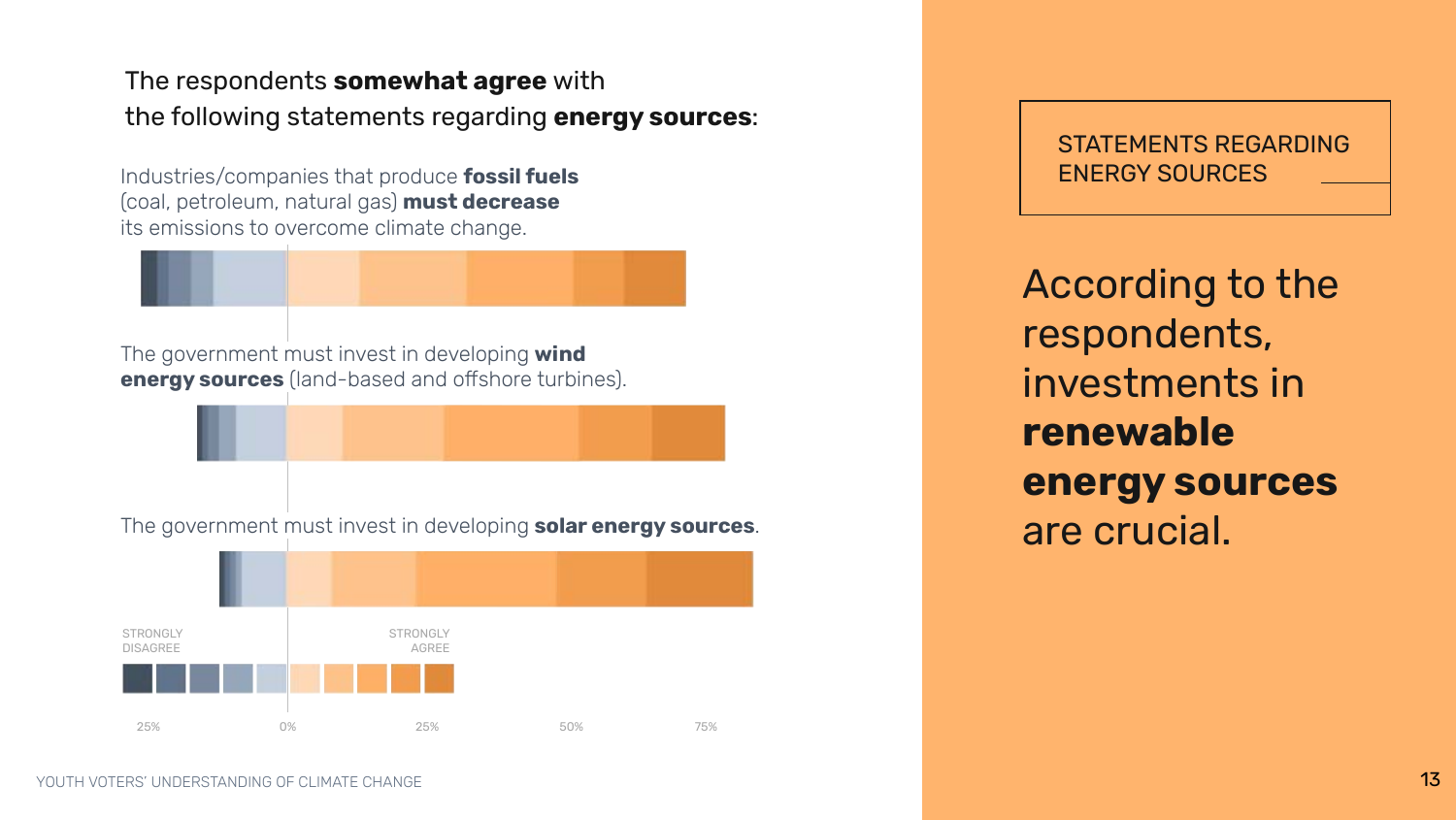#### THE IMPACTS OF CLIMATE CHANGE

The majorities of respondents agree that:

- ǻ. Climate change affects our **health** with regards to the **food** we eat, the **water** we drink, the **air** we breathe, and the **weather** we experience. [89% agree]
- Ǽ. Climate change should change the **way entrepreneurs or businesses** approach the environment. [86% agree]
- ǽ. Climate change threatens **the future of young generation**. (76% agree)
- Ǿ. Climate change has caused **social and humanitarian crises**.  $(76%$  agree)
- ǿ. Temperature changes and extreme weather will make **local areas** more **difficult to live in**. (68% agree)

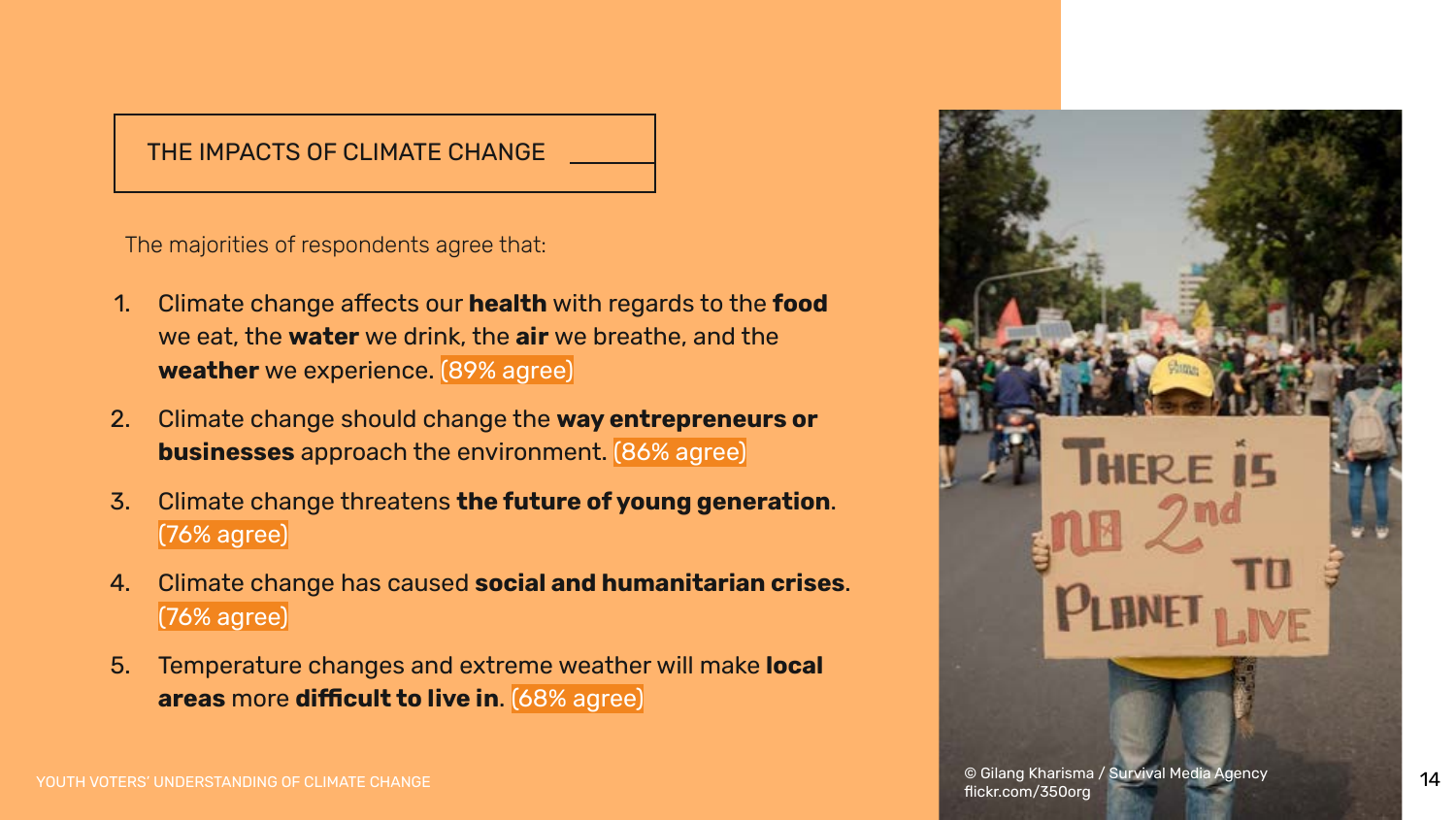

### Youth Voters' Stance on Climate Change

Part 03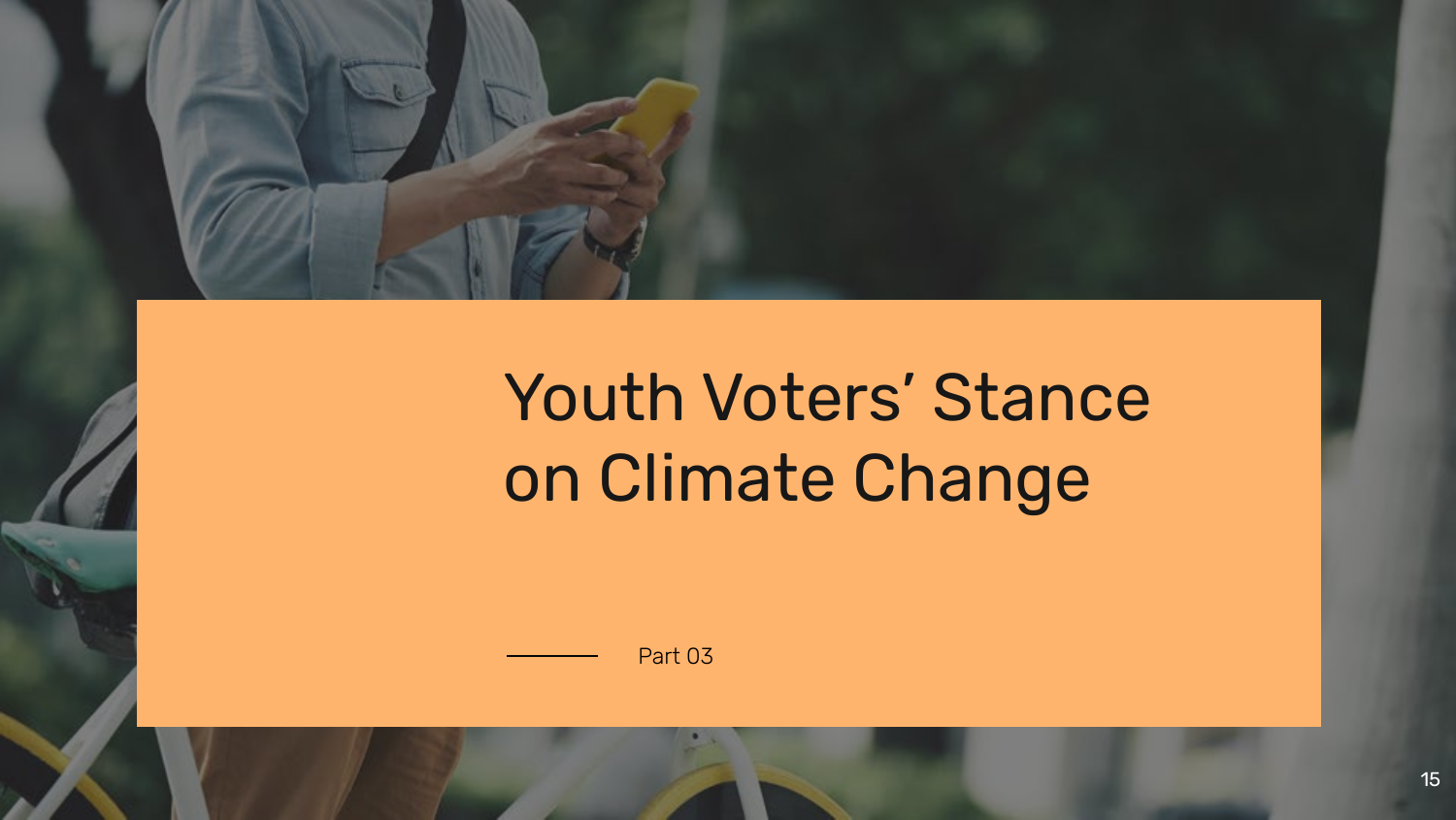

PERCEPTION OF THE ACTION OF THE INDONESIAN GOVERNMENT IN ADDRESSING CLIMATE CHANGE

## **Ǿ out of ǿ**

respondents think the Indonesian government should **do more** to address **climate change**.

While the minority think that the Indonesian government has done enough or too much to tackle climate change.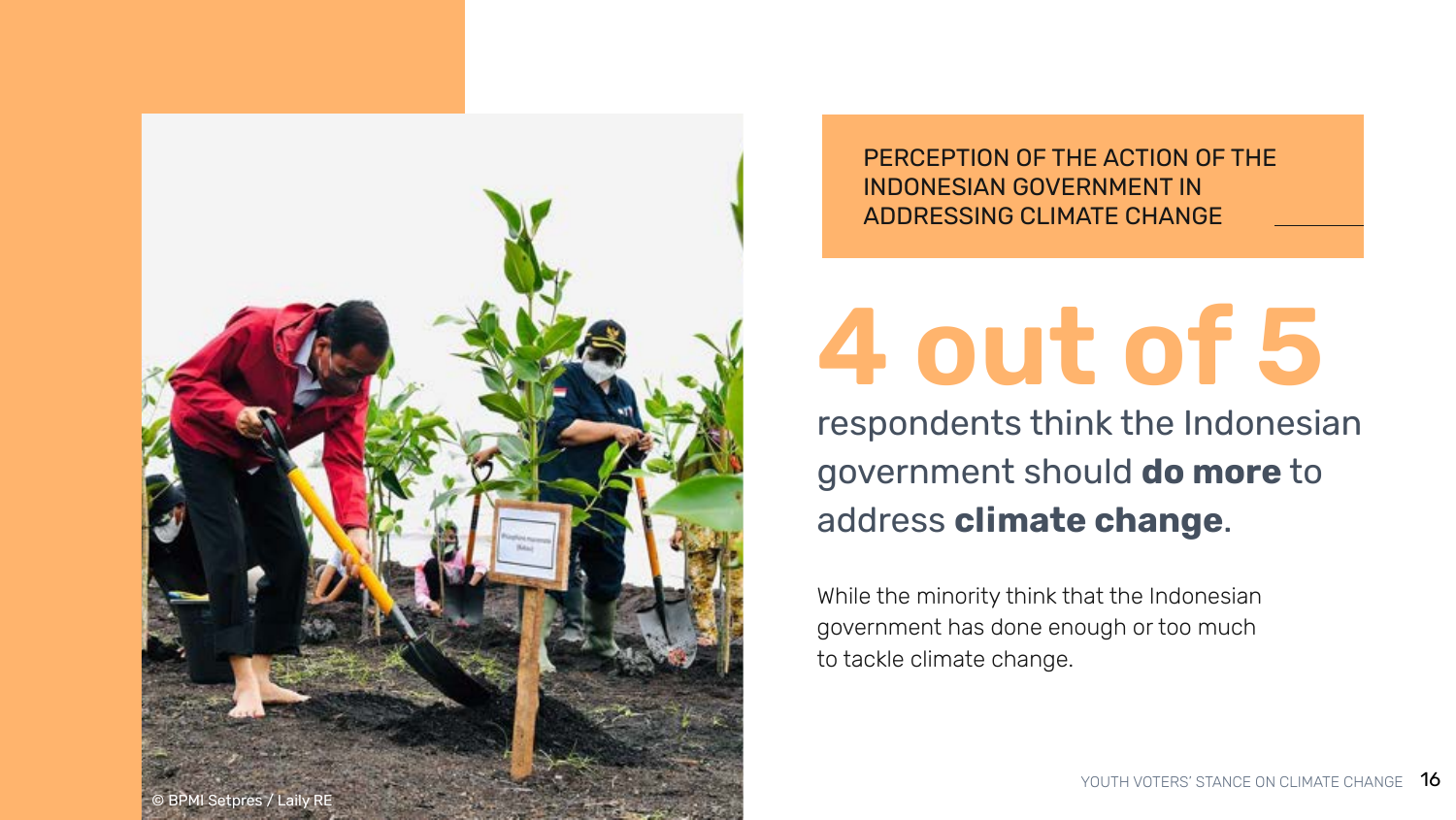WILLINGNESS TO PAY EXTRA PER MONTH TO HELP COMBAT CLIMATE CHANGE

**Ǿǽ %** of the respondents are willing to pay up to **30.000 IDR per month** to participate in addressing climate change.

While the other 22% are willing to pay more (31.000 IDR -150.000 IDR per month) and 24% are not willing to pay extra.

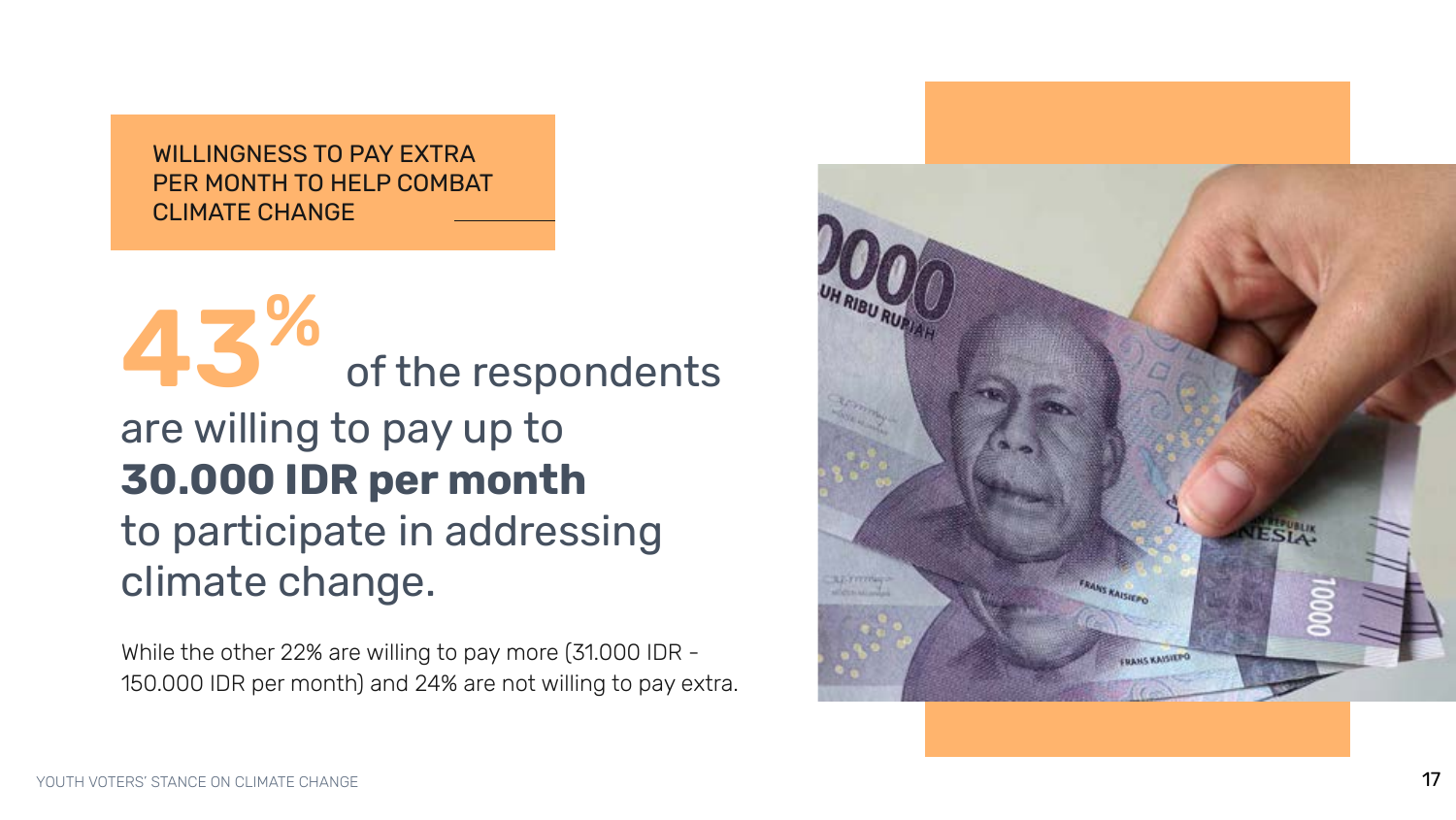ENVIRONMENT VERSUS ECONOMIC GROWTH

# **Ǿ out of ǿ**

respondents agree that we should **protect and preserve the environment** even if, in doing so, economic progress is slowed down.

While the minority agree with the opinion that we have to prioritize economic growth even if the environment is sacrificed in doing so.

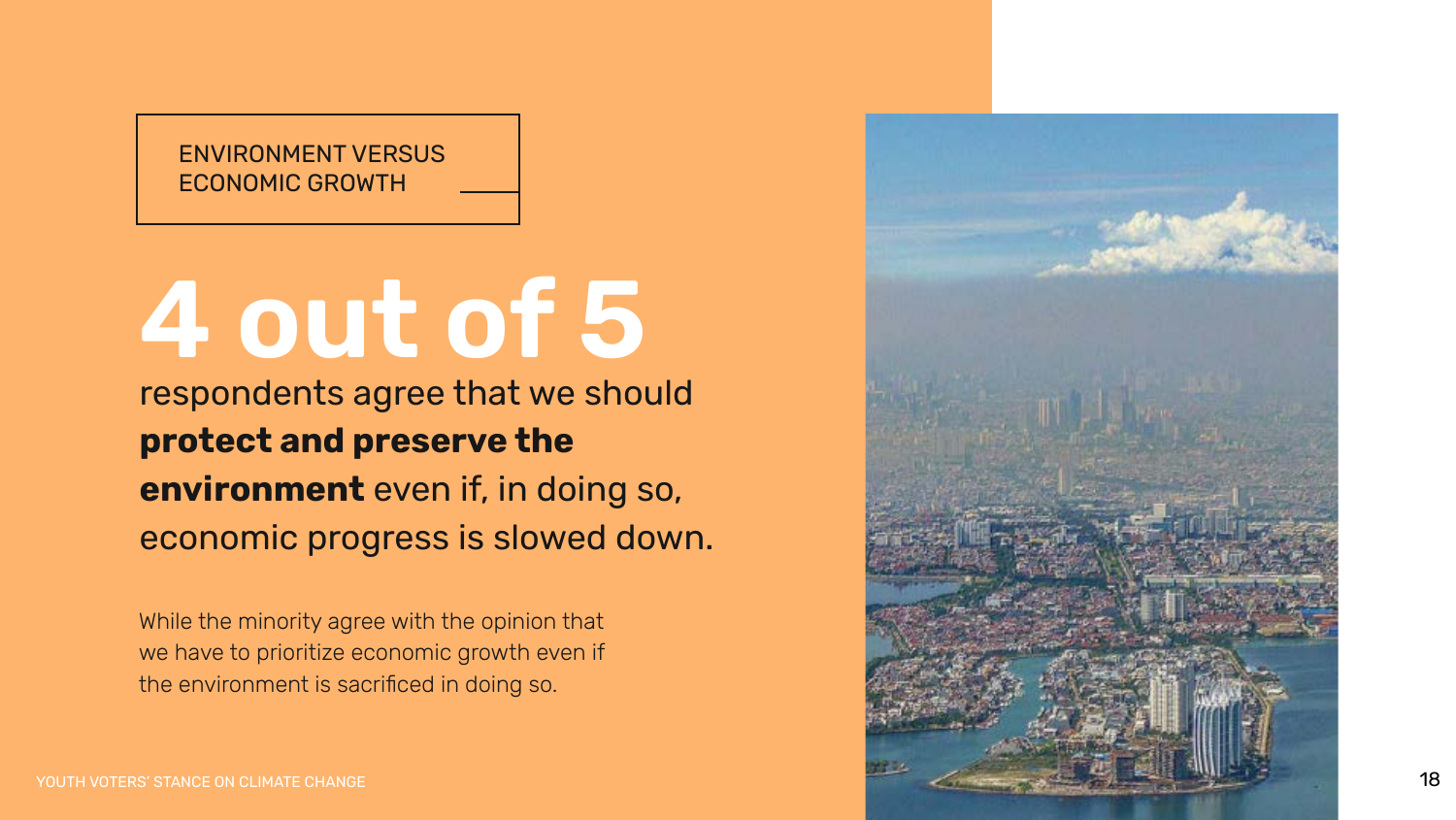#### SACRIFICES RELATED TO THE ENVIRONMENT AND CLIMATE CHANGE

of the respondents agree that everyone should be **willing to make sacrifices** to **protect the environment**. **92%** 

Lifestyle changes that the respondents are willing to make as a consequence of climate change are:



Walking more often 27<sup>%</sup>



Buying more sustainable products 24<sup>%</sup>



Recycling more or reducing waste 24<sup>%</sup>



Cycling more often 15<sup>%</sup>



Using public transport more often 11<sup>%</sup>

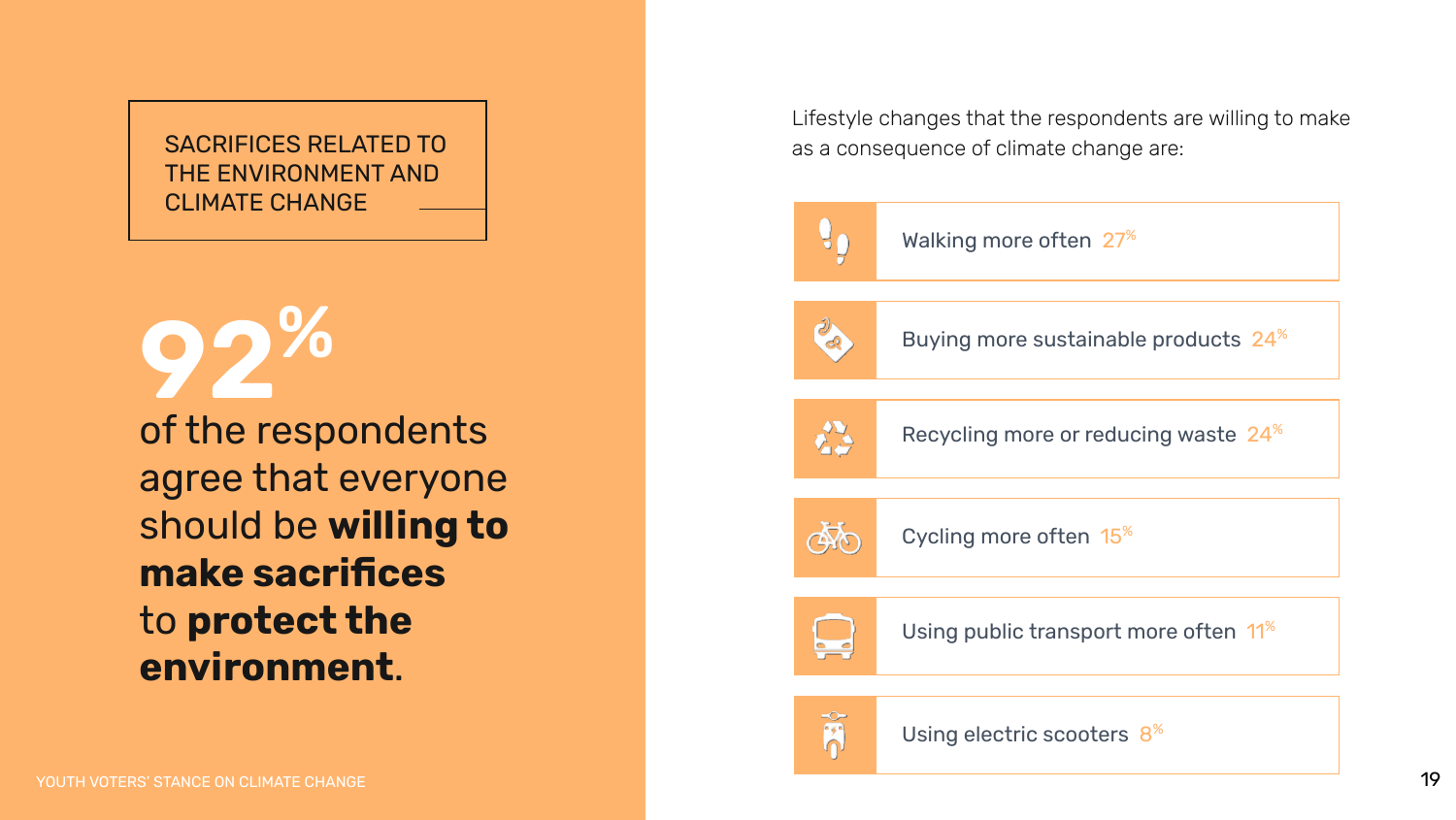

## Youth Voters' Aspirations in Politics

Part 04

**20** Photo: © Andrew Daniel / flickr.com/350org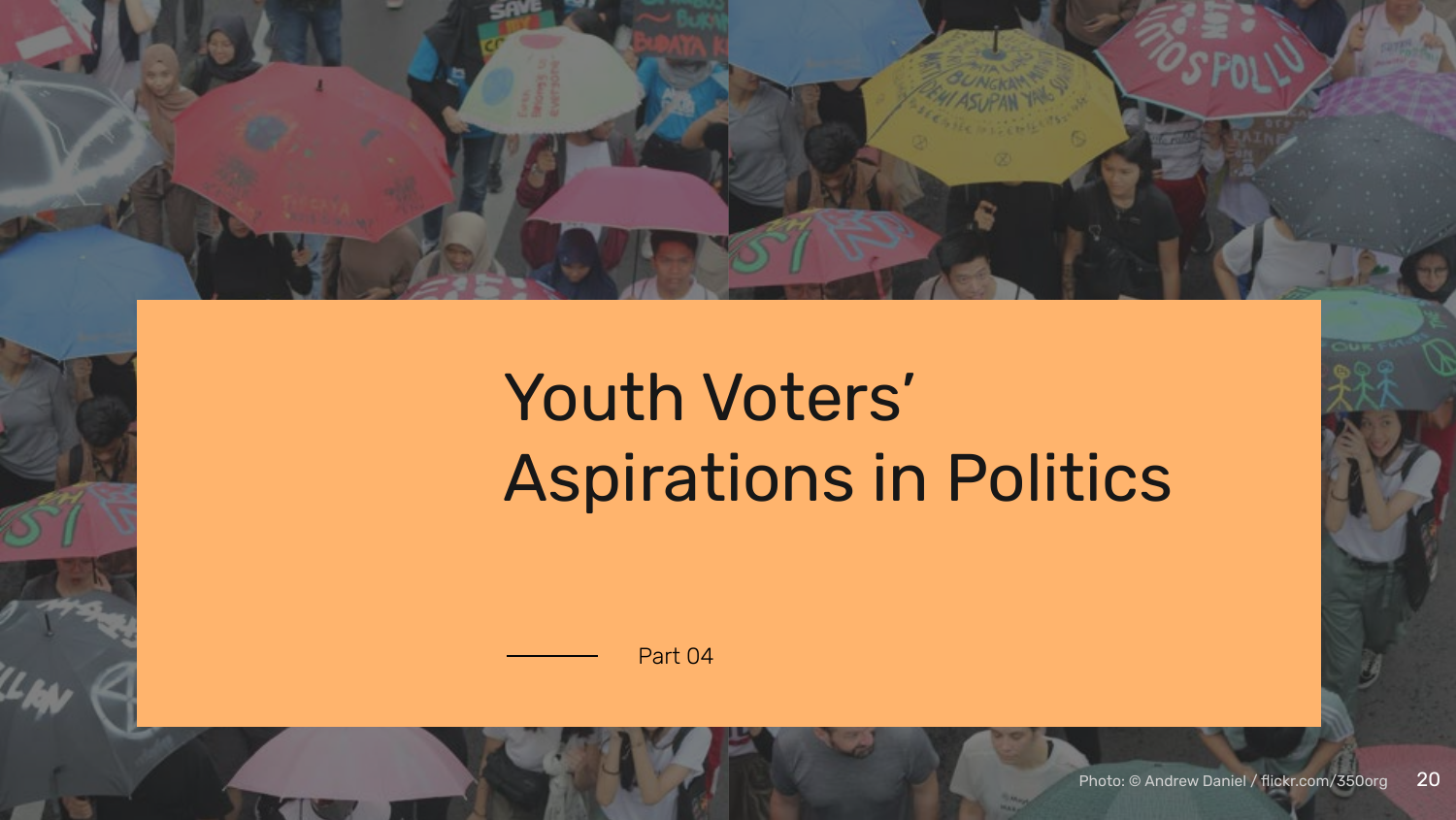### **ELECTION** of the respondents voted in the 2019 **general election**.

### PARTICIPATION IN 2019 GENERAL

Out of that percentage, the political parties that were voted are PDIP, Gerindra, Golkar, Demokrat, PKB, PKS, Nasdem, PAN, PPP, PSI, Hanura, and Perindo.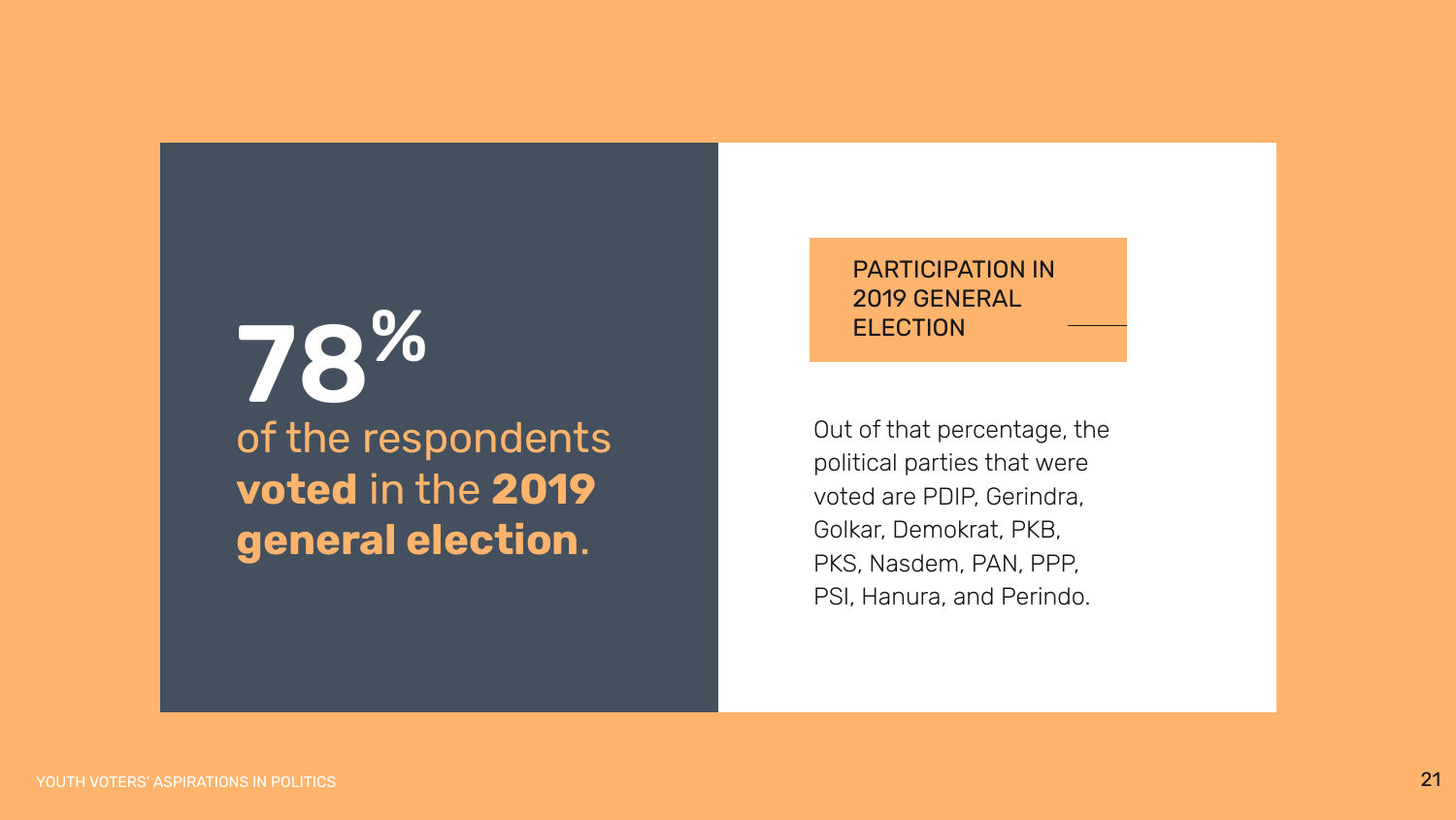PARTICIPATION IN PRESIDENTIAL

PARTICIPATION IN<br>PRESIDENTIAL<br>ELECTION of the respondents answer **very likely** to **vote** if the Indonesian Presidential Election is held **today**.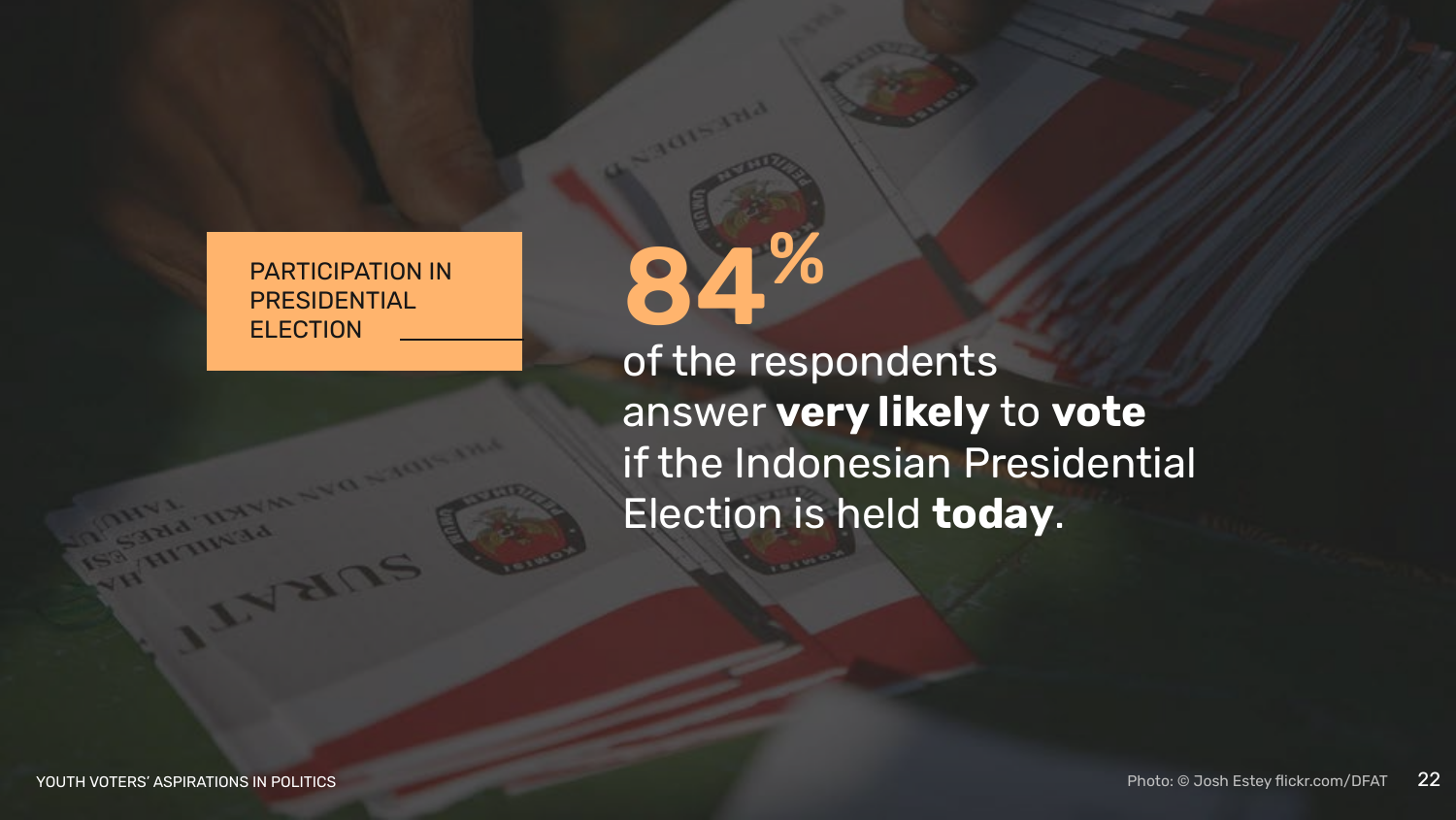

POLITICAL PARTIES' ATTENTION ON CLIMATE CHANGE

**b**%-z

is the level of attention paid by political parties on the climate change agenda in Indonesia.

According to the respondents, the majority of the political parties **have not shown any attention to prioritizing the climate crisis** as a political agenda.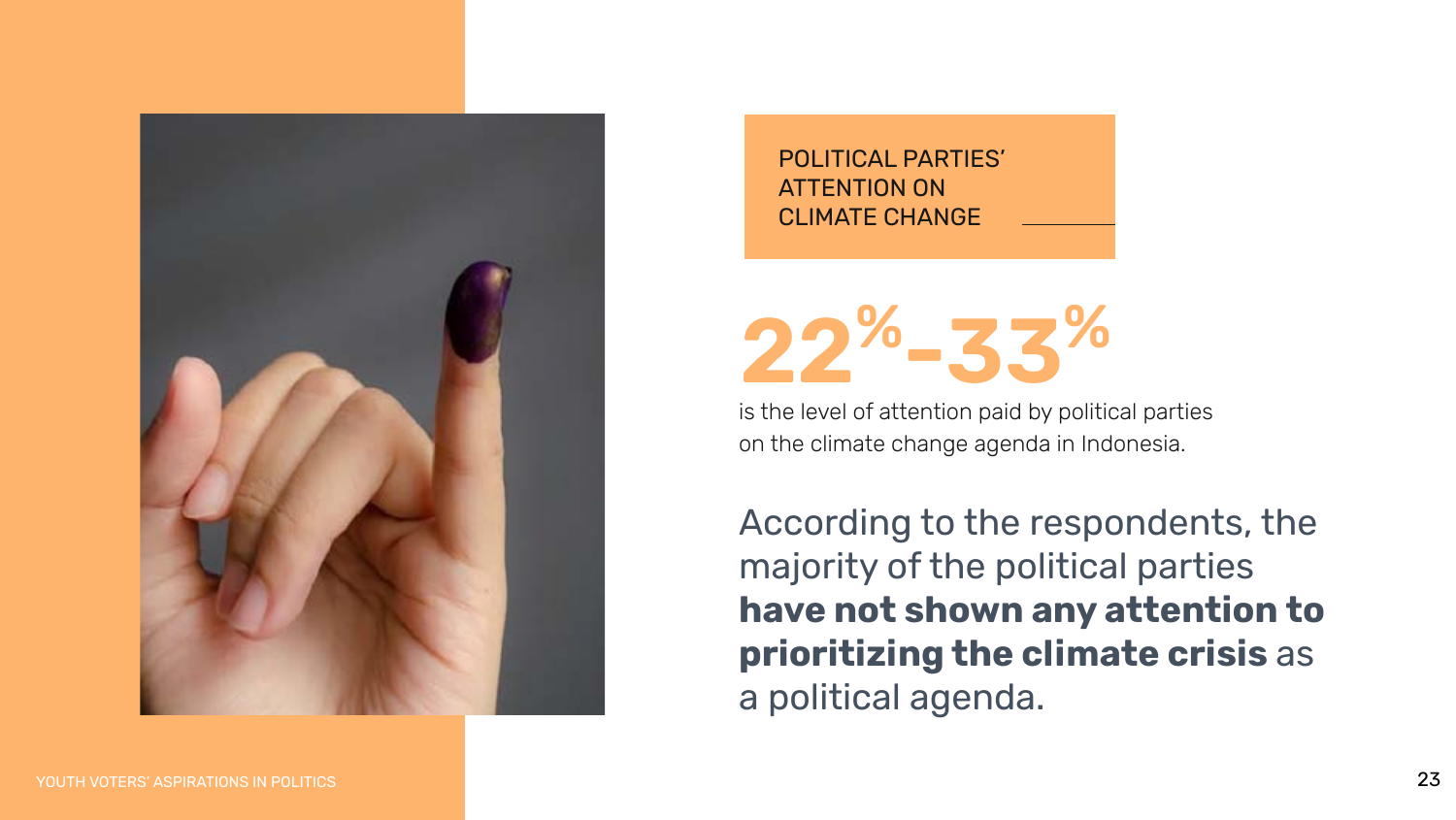

## Audience Segmentation

Part 05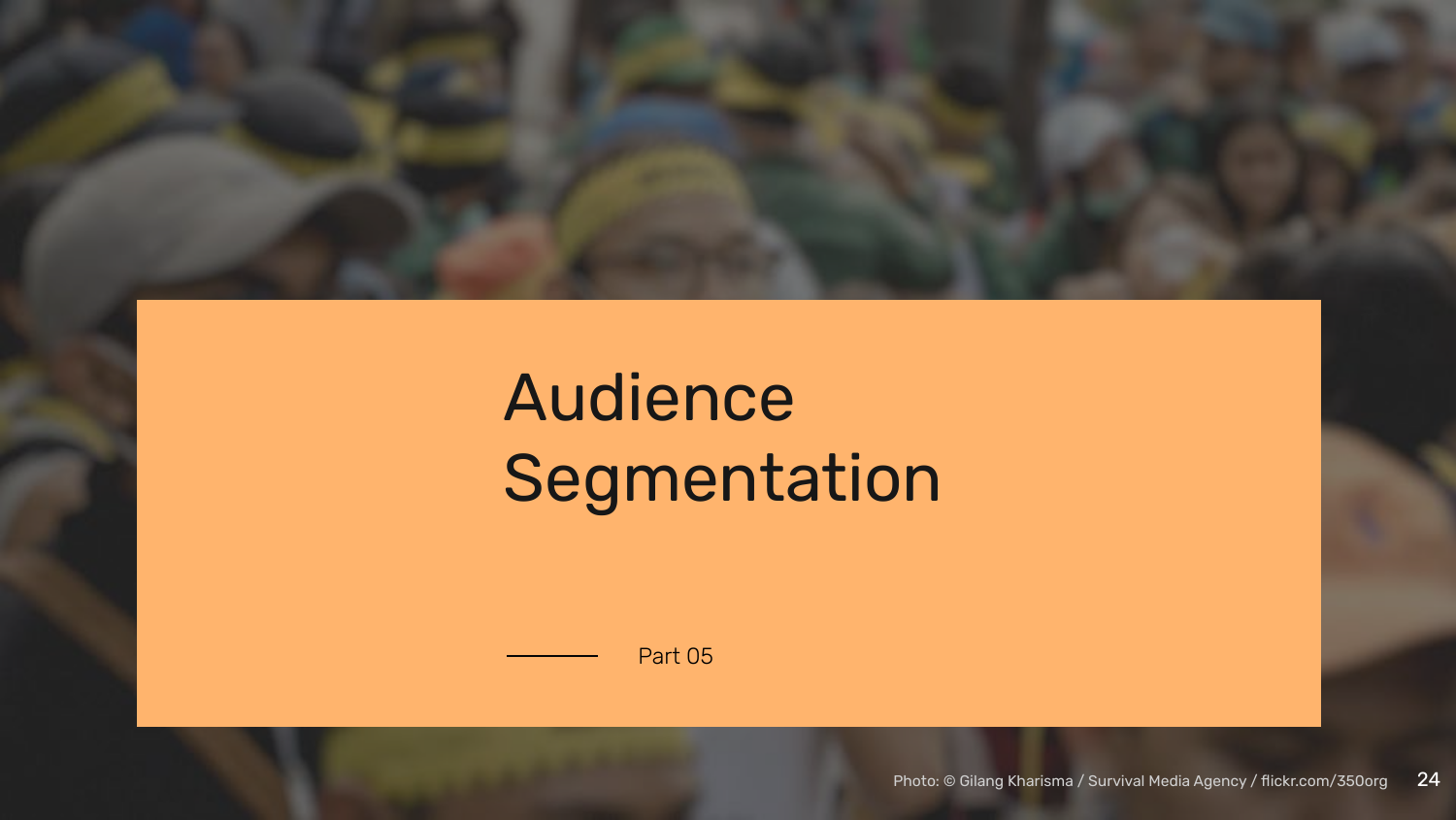### **ȁ** Audience Segments



#### The Unaware

People who are completely unaware but may be willing to support if educated.

| 23 <sup>%</sup> | <b>Worried City Dwellers</b><br>Urbanites worried about what is happening to<br>the climate. | 10%             | <b>The Unactivated Gen Z</b><br>Younger folks who simply do not think about<br>climate change at all. |
|-----------------|----------------------------------------------------------------------------------------------|-----------------|-------------------------------------------------------------------------------------------------------|
| <b>0%</b>       | <b>Environmentally Panicked</b><br>Gravely concerned, but not doing much about it.           | 10%             | <b>Unactivated Urban Millennial Women</b><br>Slightly older women who are too busy to engage<br>much. |
|                 | <b>Non-Believers</b><br>People who are unwilling to face reality.                            | 20 <sup>%</sup> | <b>Possible Gen Z Activists</b><br>Young people who will likely take action if asked.                 |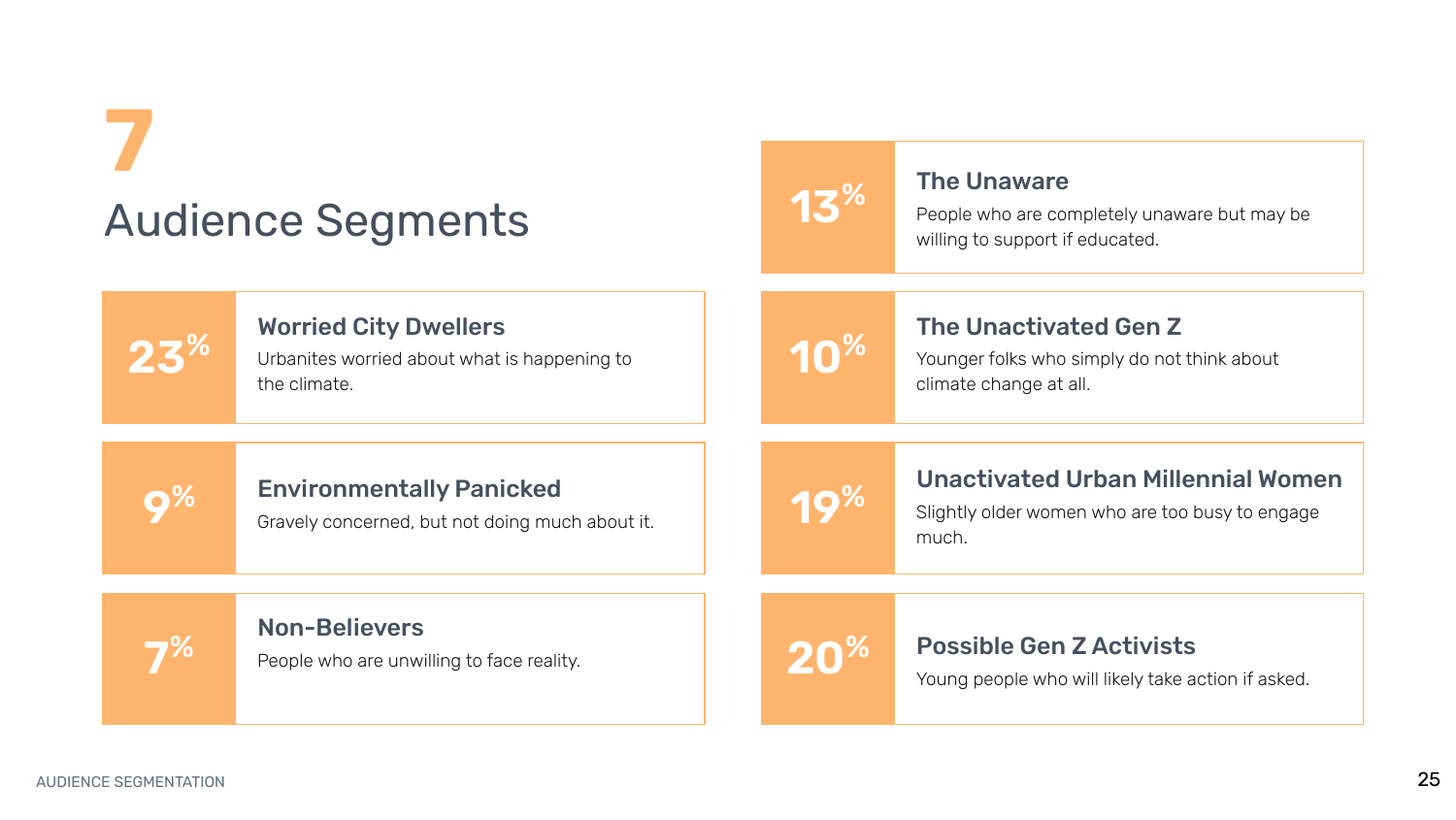### Worried City Dwellers

(23% OF THE RESPONDENTS)

Urbanites who are worried about what is happening with climate, 60% believe climate change is already harming everyone.

Ȃǻ% strongly agree that governments need to do more to tackle climate change.

81% strongly agree that climate change is an opportunity to change how the economy approaches the environment.

72% self-reported that they would vote in a presidential election held today and that climate change (behind corruption) would drive their vote choice.



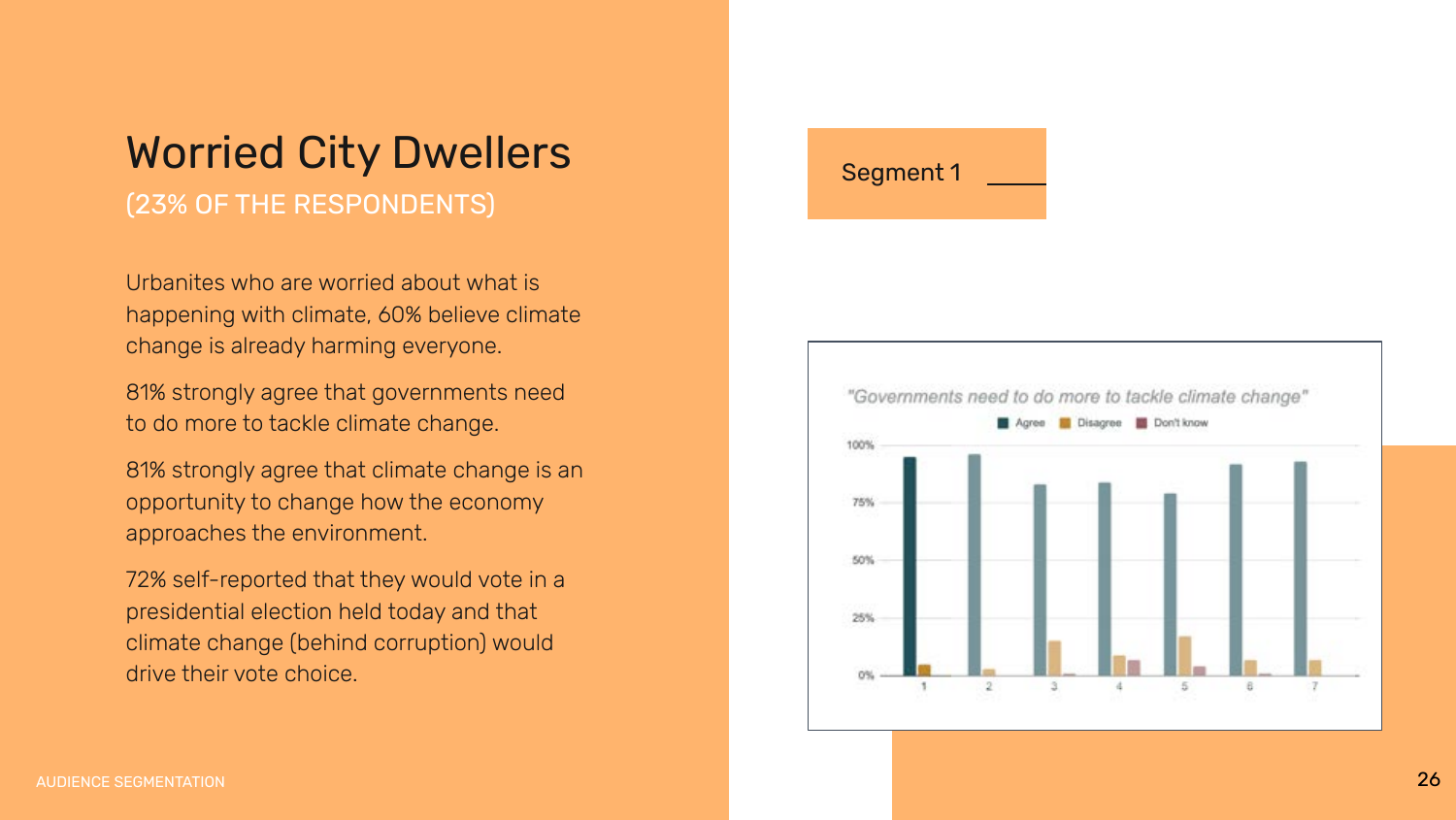### Environmentally Segment 2 Panicked (ȃ% OF THE RESPONDENTS)

A cluster that is very concerned over the future of the climate.

59% are very concerned about pollution and 74% are very concerned about environmental degradation.

54% strongly agree that the government should invest more in solar power.

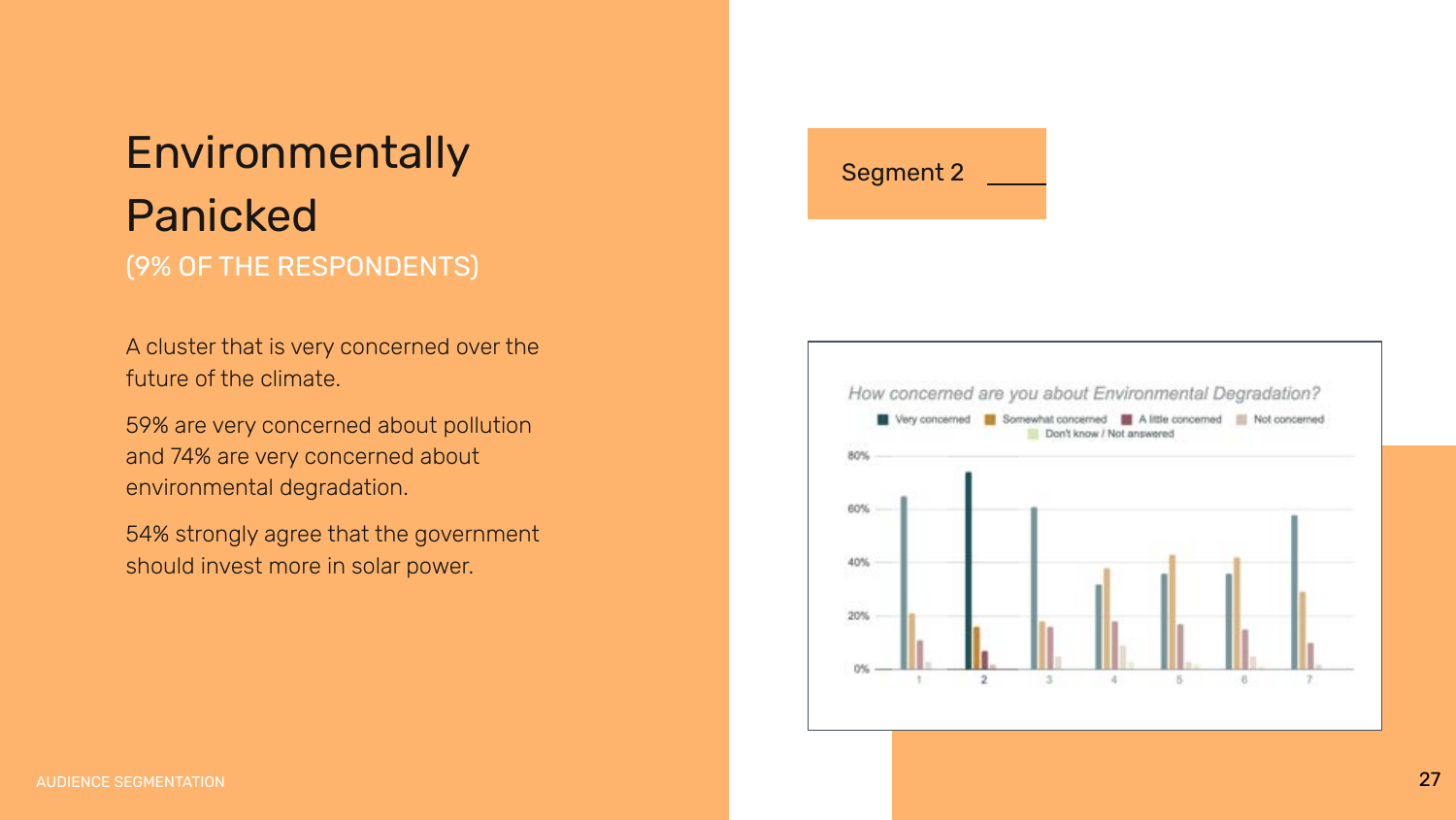### Non Believers Segment 3 (ȁ% OF THE RESPONDENTS)

Small cluster who hold very different views compared to all others and seems contradictory.

Ȁȁ% strongly disagree that temperature changes and extreme weather will make their local areas more difficult to live in.

However, 37% agree that we should preserve the environment even at the expense of economic growth (this may be because 57% live in rural areas and are more likely to see deforestation and other environmental degradations).

83% strongly agree that we should make personal sacrifices to protect the environment.

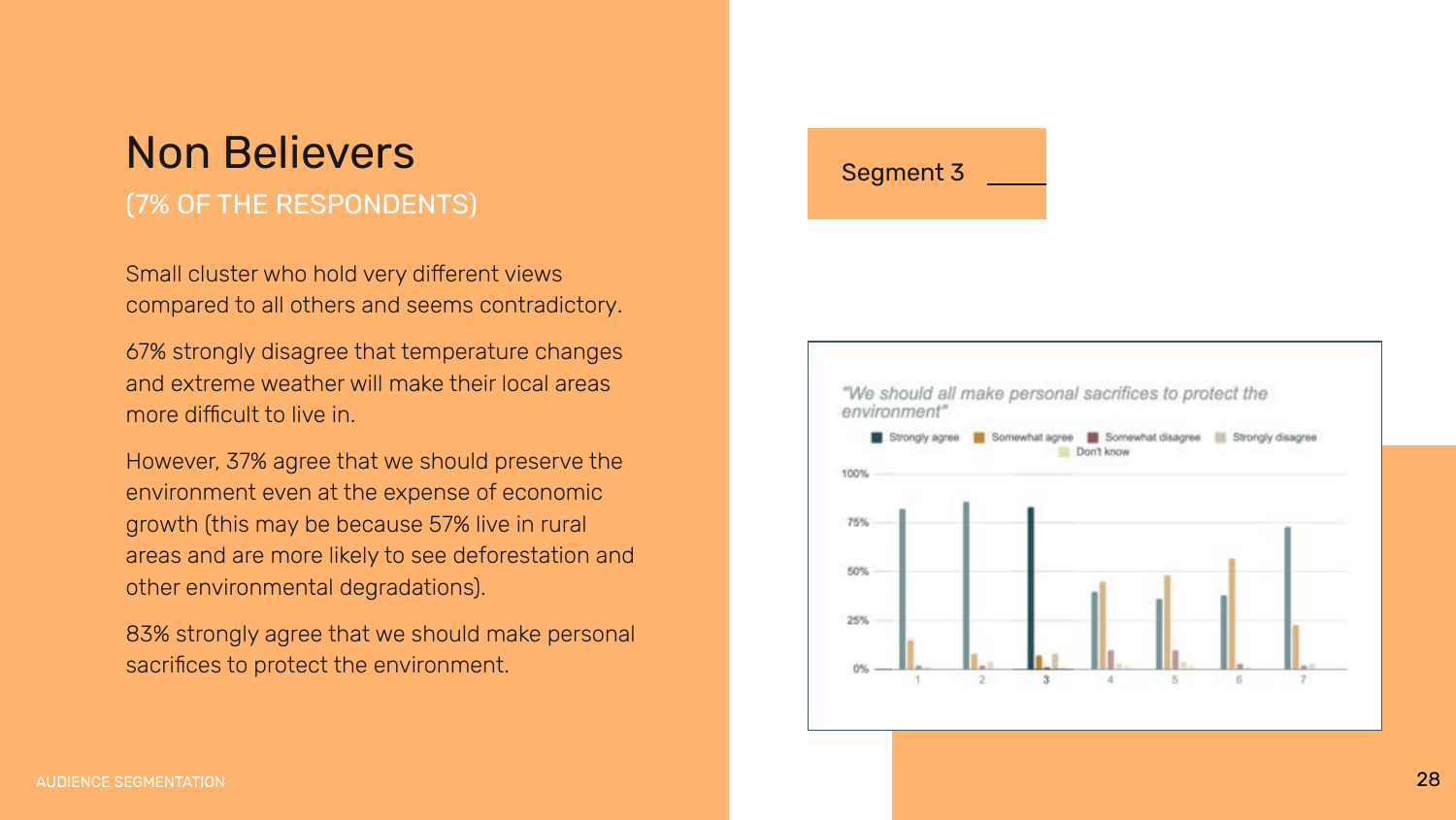### The Unaware **Segment 4** (13% OF THE RESPONDENTS)

Complete lack of familiarity with climate change – 100% report not knowing or ever having heard of it.

However, 70% report being somewhat concerned about environmental degradation, and 70% say that preserving the environment is more important than economic growth.

Ȁǻ% say that the government should do more to tackle climate change, while 8% say that the government is already doing too much.



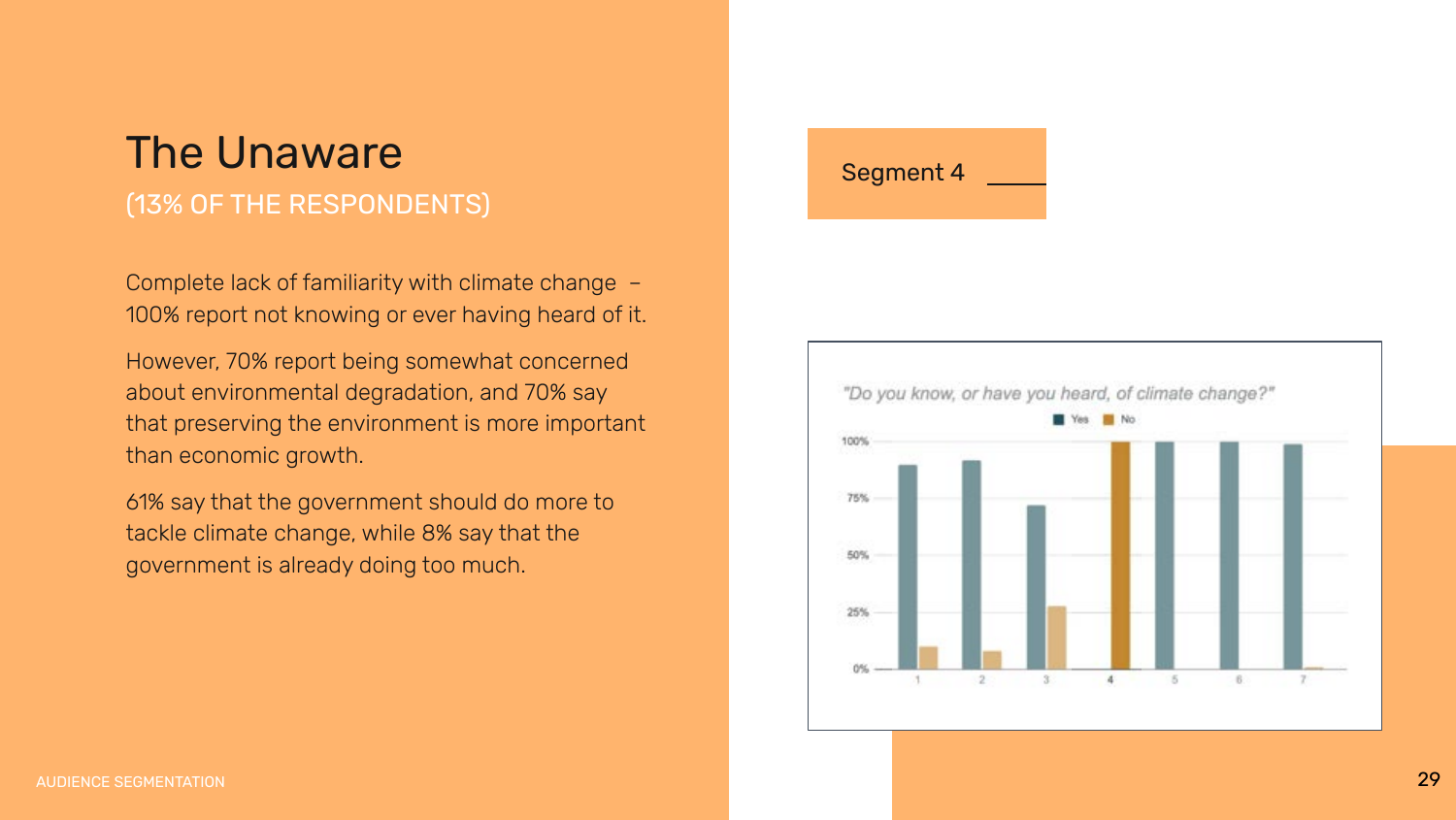### Unactivated Gen Z Segment 5

#### (10% OF THE RESPONDENTS)

Not very engaged on the issue: 77% rarely or never discuss climate change with family or friends.

84% agree that we need to make personal sacrifices to protect the environment.

79% say that the government should do more to tackle climate change.

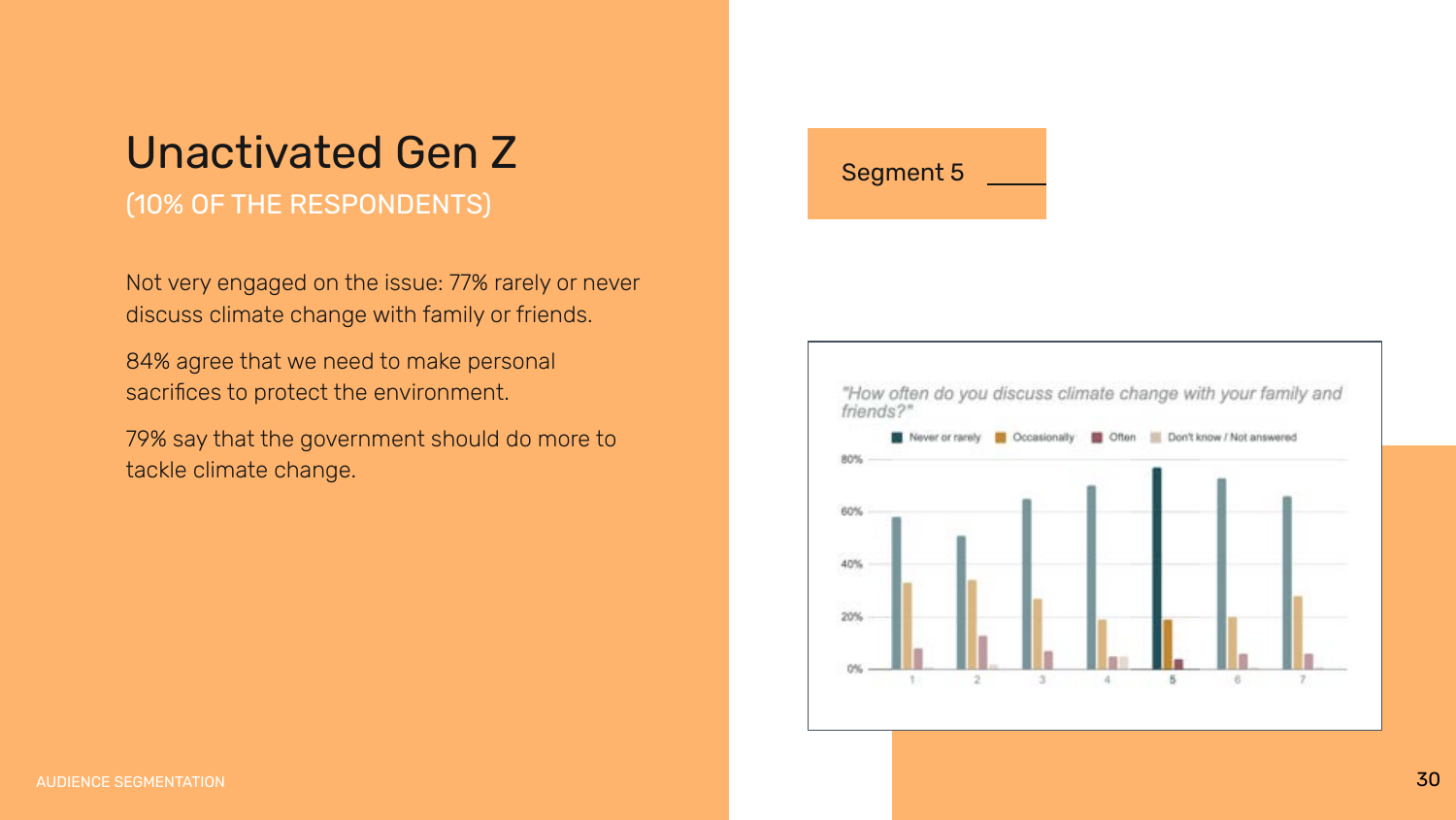### Unactivated Urban Segment 6 Millennial Women (ǻȃ% OF THE RESPONDENTS)

Only somewhat concerned about pollution (42%), personal safety (38%), and climate change (46%).

Only somewhat agree that we should make personal sacrifices to protect the environment (57%), that the government should do more to tackle climate change, and that climate change is an opportunity to rethink how the economy approaches the environment (89%).

![](_page_30_Picture_3.jpeg)

![](_page_30_Figure_4.jpeg)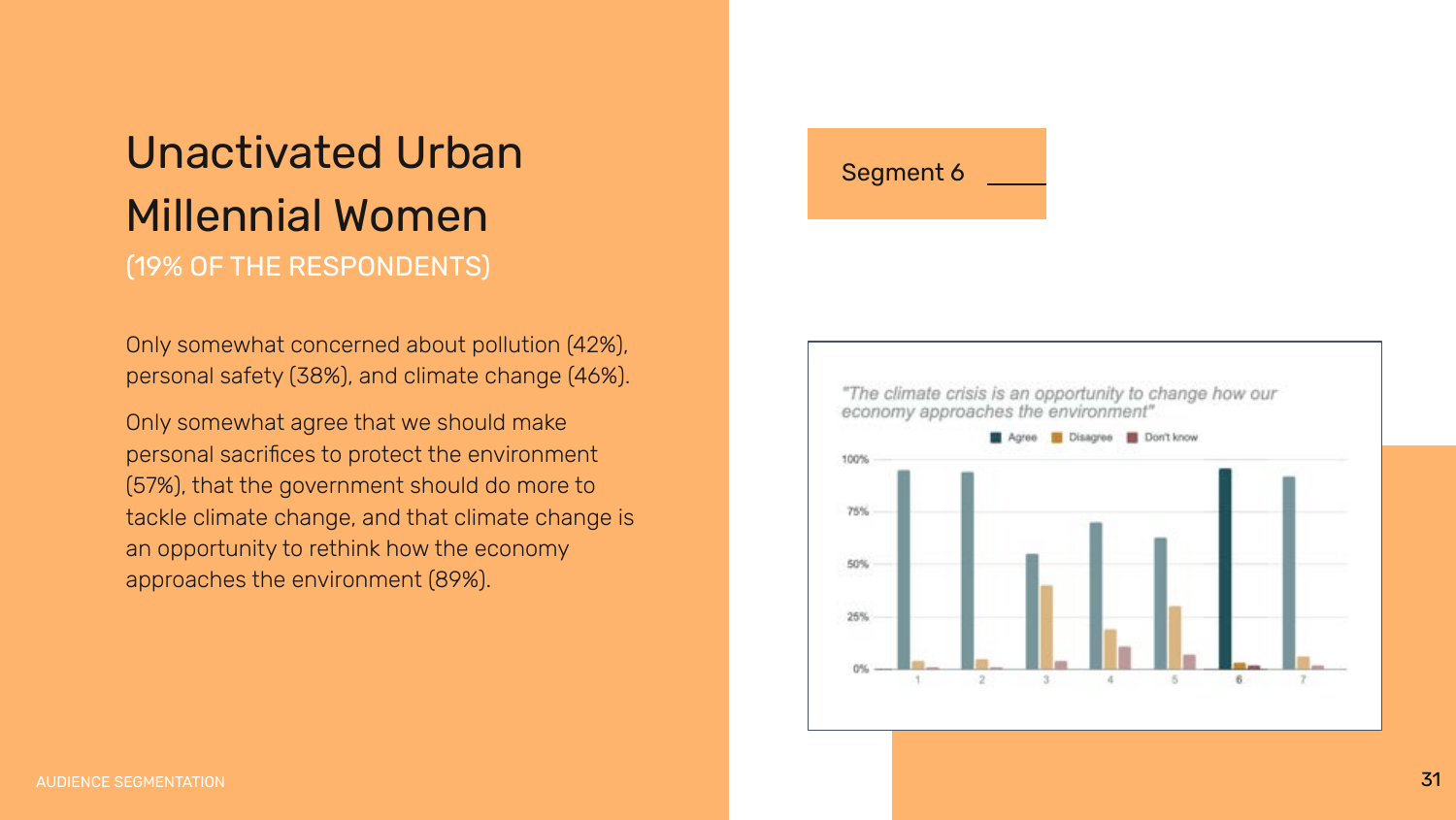### Possible Gen Z Activists Segment 7 (20% OF THE RESPONDENTS)

Express concern about the environment and appear to be willing to help do something about it.

88% believe that the government should be doing more on climate, 8% believe that the government should not cause any inconvenience to anyone when curbing carbon emissions.

73% strongly agree that we should make personal sacrifices to protect the environment.

Ȁȁ% say that – once the COVID pandemic is over – they would join efforts to mitigate climate change.

![](_page_31_Picture_5.jpeg)

![](_page_31_Figure_6.jpeg)